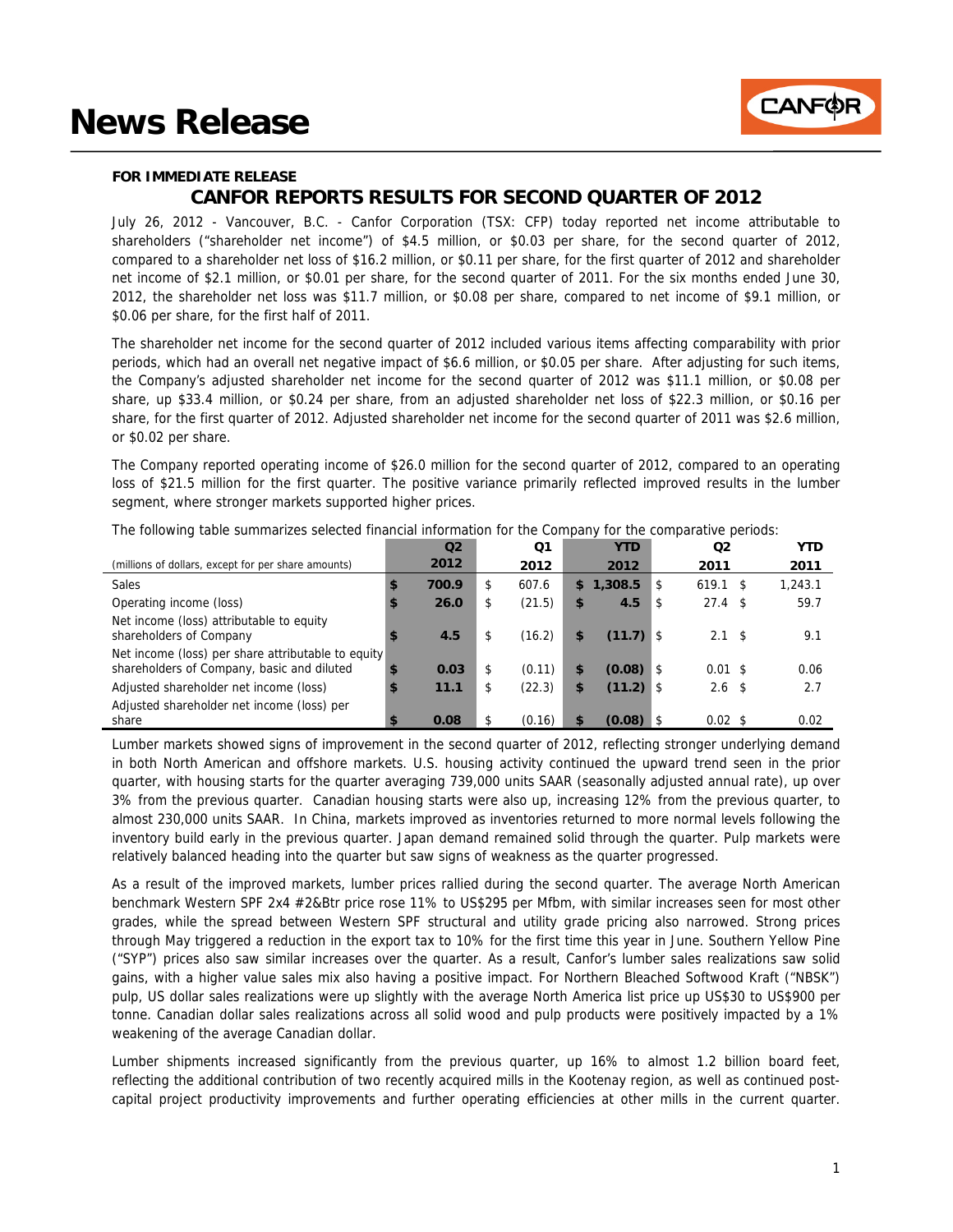Lumber unit manufacturing costs were in line with the previous quarter, with reductions in unit cash conversion costs offset by a small increase in unit log costs. Also, contributing to improved results in the lumber segment was a moderate increase in sawmill residual chip prices.

Pulp shipment and production levels were significantly impacted by scheduled maintenance outages and an unscheduled shutdown at Canfor Pulp, contributing to higher unit manufacturing costs. A maintenance outage was completed at the Intercontinental Pulp Mill, and an extended maintenance outage was commenced at the Prince George Pulp Mill, resulting in approximately 18,000 tonnes of reduced production overall. In addition, an unscheduled shutdown of a recovery boiler at the Northwood Pulp Mill and subsequent repairs resulted in the mill operating at approximately fifty percent of capacity through the period, reducing overall production by approximately 31,000 tonnes.

The Company ended the quarter with an improved liquidity position, reflecting both stronger lumber earnings and favourable working capital movements, resulting principally from a drawdown of log inventory after spring breakup.

Commenting on the second quarter performance, Canfor's President and CEO, Don Kayne, said, "The improvement in lumber prices and earnings reflected a modest increase in construction activity in North America and continued solid offshore demand for Western SPF lumber products." With respect to its recently acquired operations, Kayne added, "The integration of these operations has gone very smoothly, and the start-up of our upgraded Radium mill in the same south-east Kootenay region of B.C. remains on schedule for the fall of this year."

On July 18, 2012, the Softwood Lumber Agreement arbitration panel ruled in favour of Canada in connection with a claim by the U.S. that the province of B.C. had misapplied or altered certain components of the timber pricing system. The arbitration panel dismissed the claims of the U.S. in their entirety

Looking ahead, the North American lumber market is projected to show a modest and gradual improvement as housing demand edges higher and U.S. inventories remain at low levels, notwithstanding the fragility of the U.S. economy. With respect to shipments to the U.S., export taxes are 5% in July and will be 10% in August. Offshore lumber shipments are anticipated to remain steady for the rest of the year. The global softwood pulp market is projected to weaken further through the remaining summer months, with producer inventories forecast to rise modestly as there is minimal scheduled maintenance downtime during the summer months.

#### **Additional Information and Conference Call**

A conference call to discuss the second quarter's financial and operating results will be held on Friday, July 27, 2012 at 8:00 AM Pacific time. To participate in the call, please dial 416-340-8527 or Toll-Free 877-440-9795. For instant replay access until July 27, 2013, please dial 905-694-9451 or 800-408-3053 and enter participant pass code 7168261#. The conference call will be webcast live and will be available at www.canfor.com. This news release, the attached financial statements and a presentation used during the conference call can be accessed via the Company's website at http://www.canfor.com/investor-relations/webcasts.

#### **Forward Looking Statements**

Certain statements in this press release constitute "forward-looking statements" which involve known and unknown risks, uncertainties and other factors that may cause actual results to be materially different from any future results, performance or achievements expressed or implied by such statements. Words such as "expects", "anticipates", "projects", "intends", "plans", "will", "believes", "seeks", "estimates", "should", "may", "could", and variations of such words and similar expressions are intended to identify such forward-looking statements. These statements are based on management's current expectations and beliefs and actual events or results may differ materially. There are many factors that could cause such actual events or results expressed or implied by such forward-looking statements to differ materially from any future results expressed or implied by such statements. Forward-looking statements are based on current expectations and the Company assumes no obligation to update such information to reflect later events or developments, except as required by law.

Canfor is a leading integrated forest products company based in Vancouver, British Columbia (BC) with interests in BC, Alberta, Quebec, Washington state, and North and South Carolina. The Company produces primarily softwood lumber and also produces oriented strand board (OSB), remanufactured lumber products, specialized wood products and bleached chemi-thermo mechanical pulp (BCTMP). Canfor also owns a 50.2% interest in Canfor Pulp Products Inc., which is one of the largest producers of northern softwood kraft pulp in Canada and a leading producer of high performance kraft paper. Canfor shares are traded on the Toronto Stock Exchange under the symbol CFP.

Christine Kennedy<br>
Vice President, Public Affairs & Nice President & Treasurer<br>
Vice President, Public Affairs & Nice President & Treasurer Vice President, Public Affairs & Corporate Communications (604) 661-5441 (604) 661-5225 Patrick.Elliott@canfor.com Christine.Kennedy@canfor.com

**Media Contact: Investor Contact:**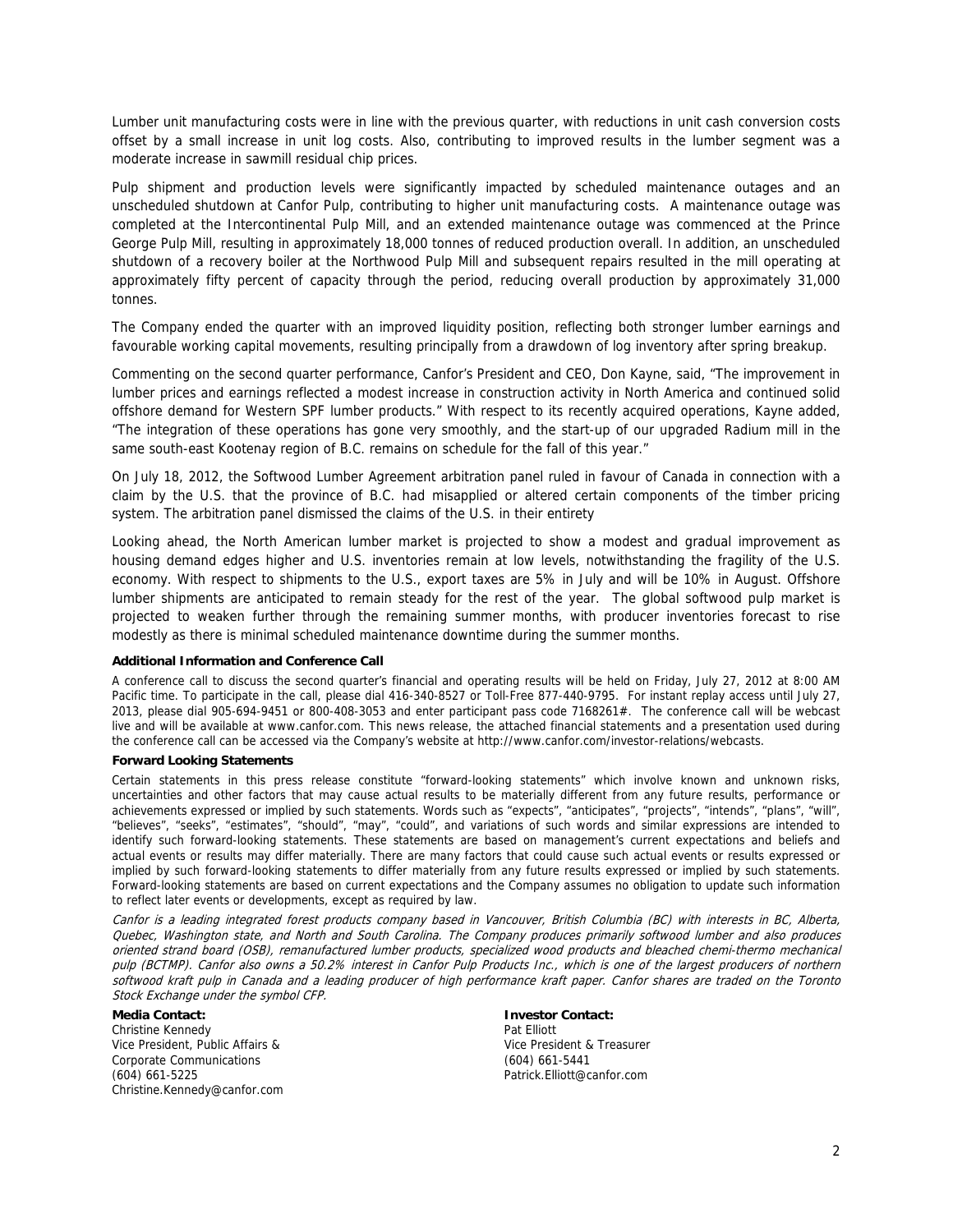# **Canfor Corporation Second Quarter 2012 Management's Discussion and Analysis**

This interim Management's Discussion and Analysis ("MD&A") provides a review of Canfor Corporation's ("Canfor" or "the Company") financial performance for the quarter ended June 30, 2012 relative to the quarters ended March 31, 2012 and June 30, 2011, and the financial position of the Company at June 30, 2012. It should be read in conjunction with Canfor's unaudited interim consolidated financial statements and accompanying notes for the quarters ended June 30, 2012 and 2011, as well as the 2011 annual MD&A and the 2011 audited consolidated financial statements and notes thereto, which are included in Canfor's Annual Report for the year ended December 31, 2011 (available at www.canfor.com). The financial information in this interim MD&A has been prepared in accordance with International Financial Reporting Standards ("IFRS"), which is the required reporting framework for Canadian publicly accountable enterprises.

Throughout this discussion, reference is made to Adjusted Shareholder Net Income (Loss) (calculated as Shareholder Net income (loss) less specific items affecting comparability with prior periods – for the full calculation, see reconciliation included in the section "Analysis of Specific Material Items Affecting Comparability of Shareholder Net Income (Loss)") and Adjusted Shareholder Net Income (Loss) per Share (calculated as Adjusted Shareholder Net Income (Loss) divided by the weighted average number of shares outstanding during the period). Adjusted Shareholder Net Income (Loss) and Adjusted Shareholder Net Income (Loss) per Share are not generally accepted earnings measures and should not be considered as an alternative to net income or cash flows as determined in accordance with IFRS. As there is no standardized method of calculating these measures, Canfor's Adjusted Shareholder Net Income (Loss) and Adjusted Shareholder Net Income (Loss) per Share may not be directly comparable with similarly titled measures used by other companies. Reconciliations of Adjusted Shareholder Net Income (Loss) to net income (loss) reported in accordance with IFRS are included in this MD&A.

Factors that could impact future operations are also discussed. These factors may be influenced by both known and unknown risks and uncertainties that could cause the actual results to be materially different from those stated in this discussion. Factors that could have a material impact on any future oriented statements made herein include, but are not limited to: general economic, market and business conditions; product selling prices; raw material and operating costs; currency exchange rates; interest rates; changes in law and public policy; the outcome of labour and trade disputes; and opportunities available to or pursued by Canfor.

All financial references are in millions of Canadian dollars unless otherwise noted. The information in this report is as at July 26, 2012.

# **Forward Looking Statements**

Certain statements in this MD&A constitute "forward-looking statements" which involve known and unknown risks, uncertainties and other factors that may cause actual results to be materially different from any future results, performance or achievements expressed or implied by such statements. Words such as "expects", "anticipates", "projects", "intends", "plans", "will", "believes", "seeks", "estimates", "should", "may", "could", and variations of such words and similar expressions are intended to identify such forward-looking statements. These statements are based on management's current expectations and beliefs and actual events or results may differ materially. There are many factors that could cause such actual events or results expressed or implied by such forward-looking statements to differ materially from any future results expressed or implied by such statements. Forward-looking statements are based on current expectations and the Company assumes no obligation to update such information to reflect later events or developments, except as required by law.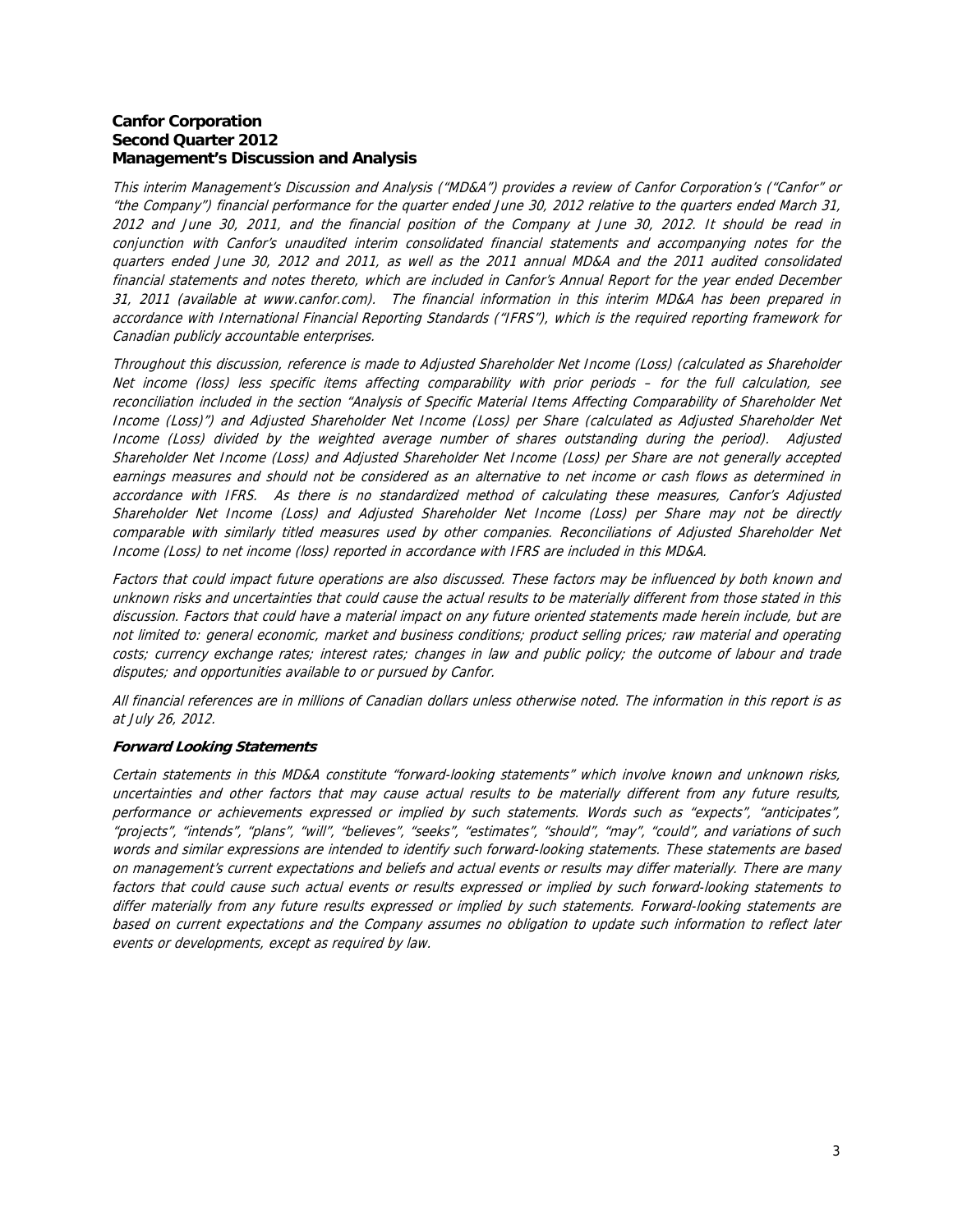# **SECOND QUARTER 2012 OVERVIEW**

## Selected Financial Information and Statistics<sup>1</sup>

|                                                       | Q <sub>2</sub> | Q <sub>1</sub> | <b>YTD</b>    | Q <sub>2</sub>    |     | <b>YTD</b> |
|-------------------------------------------------------|----------------|----------------|---------------|-------------------|-----|------------|
| (millions of dollars, except for per share amounts)   | 2012           | 2012           | 2012          | 2011              |     | 2011       |
| Operating income (loss) by segment:                   |                |                |               |                   |     |            |
| Lumber                                                | \$<br>18.9     | \$<br>(20.1)   | \$<br>(1.2)   | \$<br>$(11.3)$ \$ |     | (13.8)     |
| Pulp and Paper                                        | \$<br>11.7     | \$<br>11.3     | \$<br>23.0    | \$<br>48.8        | \$  | 96.7       |
| Unallocated and Other                                 | \$<br>(4.6)    | \$<br>(12.7)   | \$<br>(17.3)  | \$<br>(10.1)      | -\$ | (23.2)     |
| <b>Total operating income (loss)</b>                  | \$<br>26.0     | \$<br>(21.5)   | \$<br>4.5     | \$<br>27.4        | \$  | 59.7       |
| Add (deduct):                                         |                |                |               |                   |     |            |
| Amortization                                          | \$<br>46.0     | \$<br>45.1     | \$<br>91.1    | \$<br>40.3        | \$  | 81.8       |
| Working capital movements                             | \$<br>68.4     | \$<br>(79.2)   | \$<br>(10.8)  | \$<br>24.0        | \$  | (55.2)     |
| Salary pension plan contributions                     | \$<br>(9.0)    | \$<br>(9.0)    | \$<br>(18.0)  | \$<br>(9.9)       | -\$ | (19.6)     |
| Other operating cash flows, net <sup>2</sup>          | \$<br>(12.3)   | \$<br>9.4      | \$<br>(2.9)   | \$<br>(12.0)      | -\$ | (2.9)      |
| Cash from operating activities                        | \$<br>119.1    | \$<br>(55.2)   | \$<br>63.9    | \$<br>69.8        | \$  | 63.8       |
| Add (deduct):                                         |                |                |               |                   |     |            |
| Drawdown (repayment) of long-term debt                | \$             | \$<br>50.1     | \$<br>50.1    | \$<br>$(48.1)$ \$ |     | (81.9)     |
| Finance expenses paid                                 | \$<br>(7.4)    | \$<br>(3.1)    | \$<br>(10.5)  | \$<br>$(6.1)$ \$  |     | (9.6)      |
| Distributions paid to non-controlling interests       | \$<br>(8.2)    | \$<br>(4.3)    | \$<br>(12.5)  | \$<br>$(25.9)$ \$ |     | (63.9)     |
| Capital additions, net <sup>3</sup>                   | \$<br>(44.0)   | \$<br>(110.6)  | \$<br>(154.6) | \$<br>$(34.0)$ \$ |     | (73.3)     |
| Proceeds from sale of asset-backed                    |                |                |               |                   |     |            |
| commercial paper ("ABCP")                             | \$<br>12.9     | \$             | \$<br>12.9    | \$<br>0.1         | \$  | 29.8       |
| Other, net                                            | \$<br>1.9      | \$<br>8.9      | \$<br>10.8    | \$<br>1.7         | \$  | 4.8        |
| Change in cash / operating loans                      | \$<br>74.3     | \$<br>(114.2)  | \$<br>(39.9)  | \$<br>$(42.5)$ \$ |     | (130.3)    |
| $ROIC$ – Consolidated <sup>4</sup>                    | 1.3%           | (1.4)%         | $(0.1)$ %     | 0.2%              |     | 0.6%       |
| Average exchange rate (US\$ per C\$1.00) <sup>5</sup> | \$<br>0.990    | \$<br>0.999    | \$<br>0.994   | \$<br>1.033       | -\$ | 1.024      |

<sup>1</sup> Certain prior period amounts have been restated due to a change in accounting policy for treatment of net interest expense for defined benefit postretirement plans. Further details can be found in the "Changes in Accounting Policy" section later in this document.<br><sup>2</sup> Eurther information on operating sech flows can be found in the Company's unqualited interim consolid

 $^2$  Further information on operating cash flows can be found in the Company's unaudited interim consolidated financial statements.<br><sup>3</sup> Additions to property, plant and equipment include the acquisition of assets from Tem

<sup>3</sup> Additions to property, plant and equipment include the acquisition of assets from Tembec Industries Ltd. ("Tembec") in the first quarter of 2012, and are shown net of amount received under Government funding initiatives in the pulp and paper segment.<br><sup>4</sup> Consolidated Return on Invested Capital ("ROIC") is equal to operating income/loss, plus realized gains/losses on der

income/expense, all net of minority interest, divided by the average invested capital during the year. Invested capital is equal to capital assets, plus long-term investments and net non-cash working capital, all excluding minority interest components.<br><sup>5</sup> Source – Bank of Canada (average noon rate for the period).

Analysis of Specific Material Items Affecting Comparability of Shareholder Net Income (Loss)

| After-tax impact, net of non-controlling interests<br>(millions of dollars, except for per share amounts) |    | Q <sub>2</sub><br>2012 | Q1<br>2012                     |               | <b>YTD</b><br>2012 |      | Q <sub>2</sub><br>2011 |     | <b>YTD</b><br>2011 |
|-----------------------------------------------------------------------------------------------------------|----|------------------------|--------------------------------|---------------|--------------------|------|------------------------|-----|--------------------|
| Shareholder Net Income (Loss)                                                                             | \$ | 4.5                    | \$<br>(16.2)                   | \$            | (11.7)             | \$   | 2.1                    | \$  | 9.1                |
| Foreign exchange (gain) loss on long-term debt<br>and investments, net                                    | \$ | 2.4                    | \$<br>(2.7)                    | <sup>\$</sup> | (0.3)              | -\$  | $(1.4)$ \$             |     | (4.4)              |
| (Gain) loss on derivative financial instruments                                                           | \$ | 4.2                    | \$<br>(5.1)                    | \$            | (0.9)              | -\$  | $(0.7)$ \$             |     | (3.6)              |
| Increase in fair value of ABCP                                                                            | \$ | -                      | \$<br>(1.1)                    | \$            | (1.1)              | \$   |                        | \$  | (1.0)              |
| Costs related to Tembec acquisition                                                                       | \$ | -                      | \$<br>2.8                      | \$            | 2.8                | S    | ٠                      | \$  |                    |
| Restructuring charges for management changes                                                              | \$ | -                      | \$<br>$\overline{\phantom{a}}$ | S             |                    | \$   | 2.6                    | \$  | 2.6                |
| Net impact of above items                                                                                 | \$ | 6.6                    | \$<br>(6.1)                    | \$            | 0.5                | s.   | 0.5                    | \$  | (6.4)              |
| Adjusted Shareholder Net Income (Loss)                                                                    | \$ | 11.1                   | \$<br>(22.3)                   | \$            | $(11.2)$ \$        |      | 2.6                    | \$  | 2.7                |
| Shareholder Net Income (Loss) per share                                                                   |    |                        |                                |               |                    |      |                        |     |                    |
| (EPS), as reported                                                                                        | \$ | 0.03                   | \$<br>(0.11)                   | \$            | (0.08)             | l \$ | 0.01                   | \$  | 0.06               |
| Net impact of above items per share                                                                       | \$ | 0.05                   | \$<br>(0.05)                   | \$            |                    | S.   | 0.01                   | \$  | (0.04)             |
| Adjusted Shareholder Net Income (Loss)<br>per share                                                       | S  | 0.08                   | (0.16)                         | <b>S</b>      | (0.08)             | -S   | 0.02                   | \$. | 0.02               |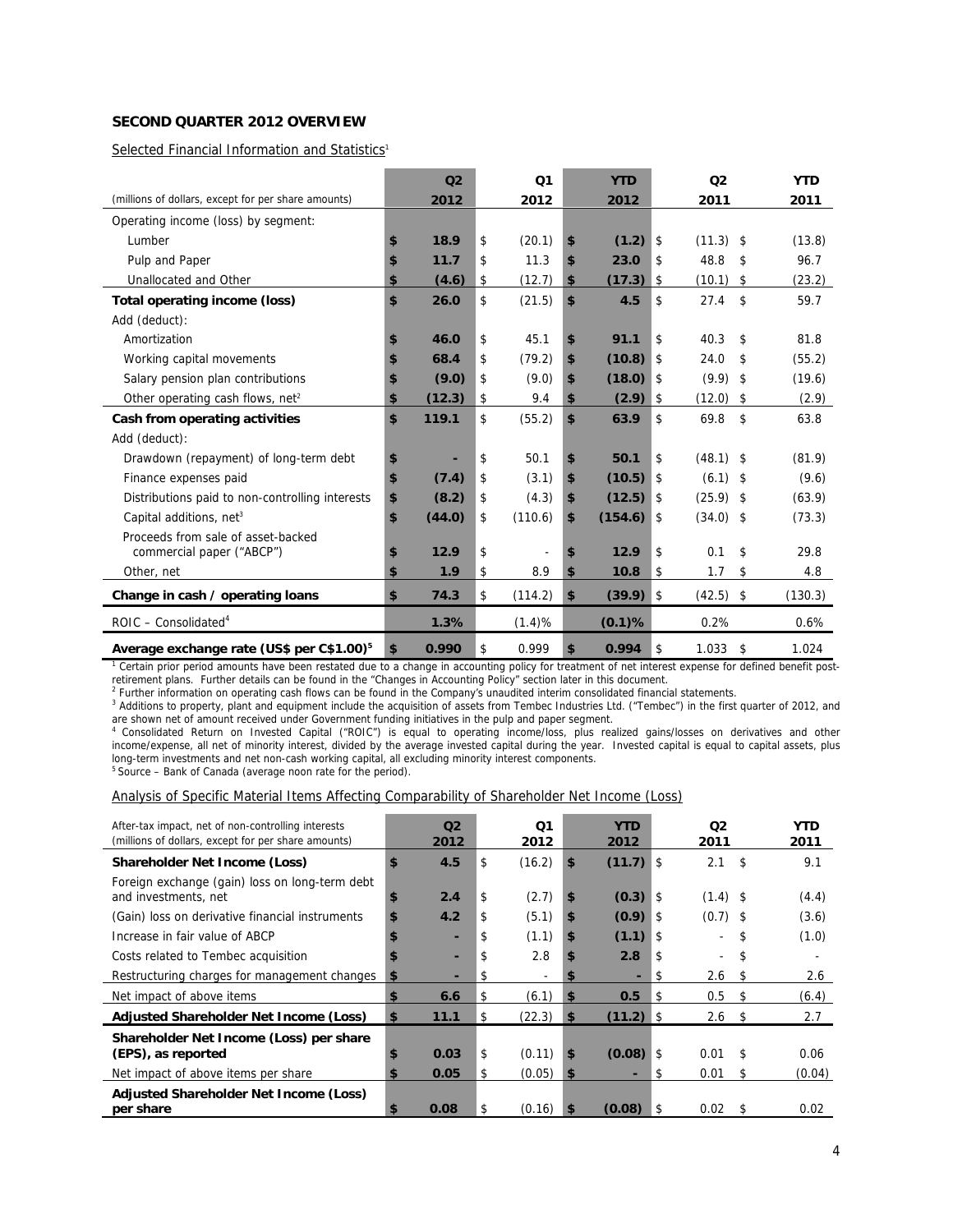The Company reported operating income of \$26.0 million for the second quarter of 2012, compared to an operating loss of \$21.5 million for the first quarter. The positive variance primarily reflected improved results in the lumber segment, where stronger markets supported higher prices.

Lumber markets showed signs of improvement in the second quarter of 2012, reflecting stronger underlying demand in both North American and offshore markets. U.S. housing activity continued the upward trend seen in the prior quarter, with housing starts for the quarter averaging 739,000 units SAAR (seasonally adjusted annual rate), up over 3% from the previous quarter. Canadian housing starts were also up, increasing 12% from the previous quarter, to almost 230,000 units SAAR. In China, markets improved as inventories returned to more normal levels following the inventory build early in the previous quarter. Japan demand remained solid through the quarter. Pulp markets were relatively balanced heading into the quarter but saw signs of weakness as the quarter progressed.

As a result of the improved markets, lumber prices rallied during the second quarter. The average North American benchmark Western SPF 2x4 #2&Btr price rose 11% to US\$295 per Mfbm, with similar increases seen for most other grades, while the spread between Western SPF structural and utility grade pricing also narrowed. Strong prices through May triggered a reduction in the export tax to 10% for the first time this year in June. Southern Yellow Pine ("SYP") prices also saw similar increases over the quarter. As a result, Canfor's lumber sales realizations saw solid gains, with a higher value sales mix also having a positive impact. For Northern Bleached Softwood Kraft ("NBSK") pulp, US dollar sales realizations were up slightly with the average North America list price up US\$30 to US\$900 per tonne. Canadian dollar sales realizations across all solid wood and pulp products were positively impacted by a 1% weakening of the average Canadian dollar.

Lumber shipments increased significantly from the previous quarter, up 16% to almost 1.2 billion board feet, reflecting the additional contribution of two recently acquired mills in the Kootenay region, as well as continued postcapital project productivity improvements and further operating efficiencies at other mills in the current quarter. Lumber unit manufacturing costs were in line with the previous quarter, with reductions in unit cash conversion costs offset by a small increase in unit log costs. Also, contributing to improved results in the lumber segment was a moderate increase in sawmill residual chip prices.

Pulp shipment and production levels were significantly impacted by scheduled maintenance outages and an unscheduled shutdown at Canfor Pulp, contributing to higher unit manufacturing costs. A maintenance outage was completed at the Intercontinental Pulp Mill, and an extended maintenance outage was commenced at the Prince George Pulp Mill, resulting in approximately 18,000 tonnes of reduced production overall. In addition, an unscheduled shutdown of a recovery boiler at the Northwood Pulp Mill and subsequent repairs resulted in the mill operating at approximately fifty percent of capacity through the period, reducing overall production by approximately 31,000 tonnes.

The Company ended the quarter with an improved liquidity position, reflecting both stronger lumber earnings and favourable working capital movements, resulting principally from a drawdown of log inventory after spring breakup.

Compared to the second quarter of 2011, operating income was down \$1.4 million, with a decrease of \$37.1 million in the pulp and paper segment, primarily driven by significantly lower prices for NBSK pulp products and the impact of the maintenance outages and unscheduled shutdown in the current quarter, substantially offset by an increase of \$30.2 million in the lumber segment, reflecting the improved markets offset in part by increased unit log costs.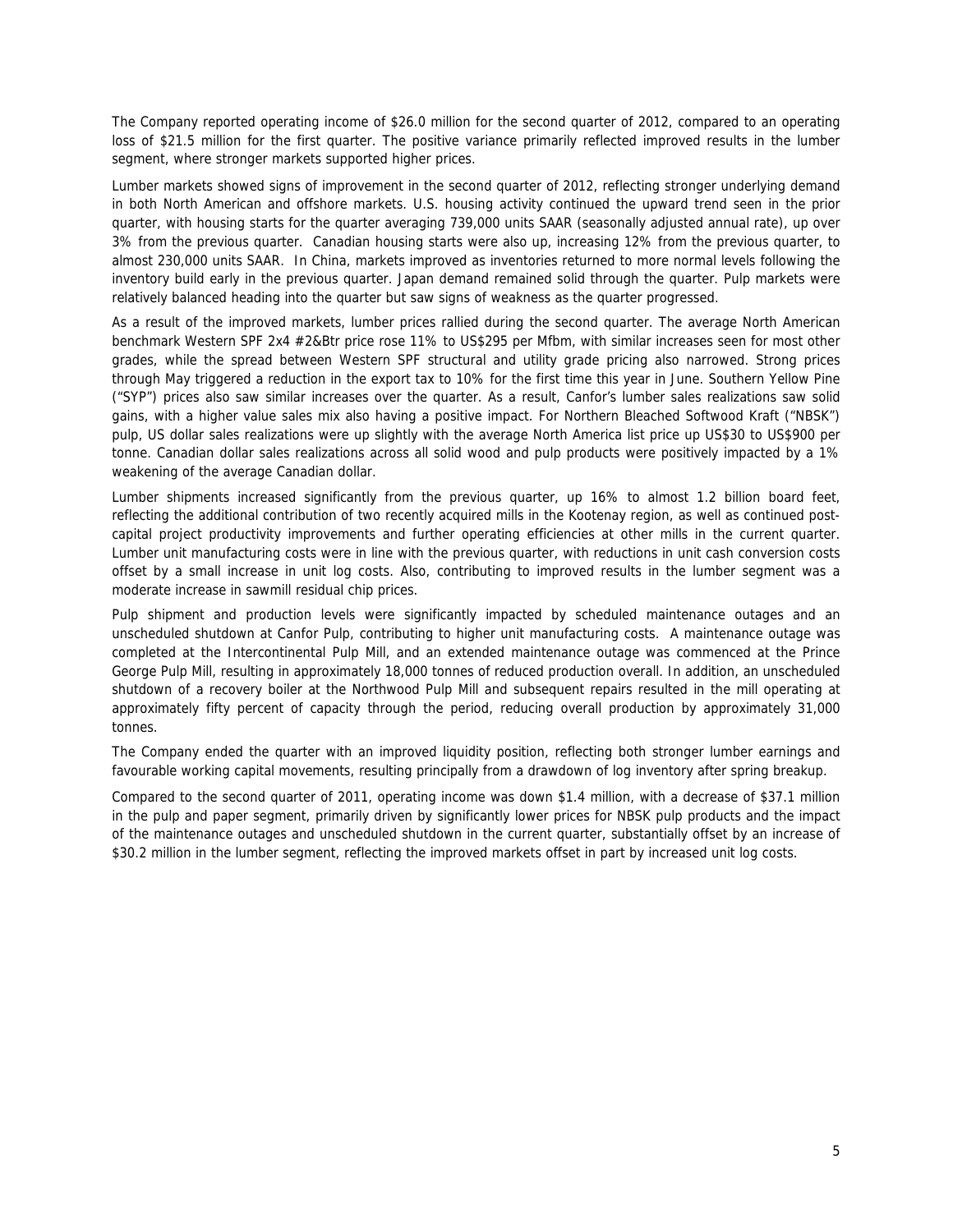# **OPERATING RESULTS BY BUSINESS SEGMENT**

# **Lumber**

#### **Selected Financial Information and Statistics – Lumber**

| (millions of dollars unless otherwise noted)                                               | Q <sub>2</sub><br>2012 |    | Q <sub>1</sub><br>2012 |    | <b>YTD</b><br>2012 |     | Q <sub>2</sub><br>2011 |     | <b>YTD</b><br>2011 |
|--------------------------------------------------------------------------------------------|------------------------|----|------------------------|----|--------------------|-----|------------------------|-----|--------------------|
| Sales                                                                                      | \$<br>443.5            | \$ | 343.7                  | \$ | 787.2              | \$  | 331.2                  | \$  | 659.8              |
| Operating income (loss)                                                                    | 18.9                   | \$ | (20.1)                 | \$ | $(1.2)$ \$         |     | (11.3)                 | \$  | (13.8)             |
| Negative (positive) impact of inventory valuation<br>adjustments <sup>6</sup>              | \$<br>(2.9)            | \$ | (10.2)                 | \$ | $(13.1)$ \$        |     | 1.1                    | \$  | 1.2                |
| Costs related to Tembec acquisition                                                        | \$                     | S  | 2.5                    | \$ | 2.5                | 4\$ |                        | \$. |                    |
| Operating income (loss) excluding impact of<br>inventory valuation adjustments and unusual |                        |    |                        |    |                    |     |                        |     |                    |
| items                                                                                      | \$<br>16.0             | \$ | $(27.8)$ \$            |    | $(11.8)$ \$        |     | (10.2)                 | \$  | 28.8               |
| Average SPF 2x4 #2&Btr lumber price in US\$'                                               | \$<br>295              | \$ | 266                    | \$ | 281                | \$  | 240                    | \$  | 268                |
| Average SPF price in Cdn\$                                                                 | 298                    | \$ | 266                    | S  | 283                | \$  | 232                    | \$  | 262                |
| Average SYP 2x4 $#2$ lumber price in US\$ <sup>8</sup>                                     | 325                    | \$ | 298                    | S  | 312                | \$  | 251                    | \$  | 276                |
| Average SYP price in Cdn\$                                                                 | \$<br>328              | \$ | 298                    | \$ | 314                | -\$ | 243                    | \$  | 270                |
| U.S. housing starts (thousand units SAAR) <sup>9</sup>                                     | 739                    |    | 715                    |    | 727                |     | 573                    |     | 578                |
| Production - SPF lumber (MMfbm)                                                            | 994.4                  |    | 903.7                  |    | 1,898.1            |     | 787.6                  |     | 1,559.9            |
| Production – SYP lumber (MMfbm)                                                            | 124.4                  |    | 114.3                  |    | 238.7              |     | 112.8                  |     | 207.6              |
| Shipments - SPF lumber (MMfbm) <sup>10</sup>                                               | 1,008.3                |    | 852.3                  |    | 1,860.6            |     | 821.6                  |     | 1,536.9            |
| Shipments – SYP lumber $(MMfbm)^{10}$                                                      | 135.0                  |    | 117.6                  |    | 252.6              |     | 123.6                  |     | 214.5              |
| Shipments – wholesale lumber (MMfbm)                                                       | 14.3                   |    | 24.5                   |    | 38.8               |     | 27.7                   |     | 78.9               |

Shipments – wholesale lumber (MMfbm) 14.3 14.3 24.5 38.8 27.7 78.9<br>Fin accordance with IFRS, Canfor records its log and finished product inventories at the lower of cost and net realizable value ("NRV"). Changes in inventory volumes, market prices, foreign exchange rates and costs over the respective reporting periods can all affect inventory write-downs required at each period end.

<sup>7</sup> Western Spruce/Pine/Fir, per thousand board feet (Source – Random Lengths Publications, Inc.) <sup>8</sup> Southern Yellow Pine, Eastside, per thousand board feet (Source – Random Lengths Publications, Inc.) 9 Source – U.S. Cen

<sup>10</sup> Canfor-produced lumber, including lumber purchased for remanufacture.

#### Overview

Operating income for the lumber segment was \$18.9 million for the second quarter of 2012, an increase of \$39.0 million compared to the operating loss of \$20.1 million in the previous quarter, and a \$30.2 million improvement from the operating loss reported for the second quarter of 2011. Results in each of the quarters were impacted by inventory valuation adjustments, principally reflecting changes in market prices for lumber products, as well as restructuring costs recorded in the first quarter of 2012. Excluding these items, operating income was \$16.0 million for the second quarter of 2012, an improvement of \$43.8 million from the previous quarter and up \$26.2 million from the second quarter of 2011.

The stronger results compared to the previous quarter were largely the result of improved sales realizations, with higher prices seen for most products in both North American and offshore markets. In addition, lumber shipments were well up from the previous quarter, reflecting the contribution of the two south-east Kootenay region mill operations acquired at the end of the first quarter of 2012, as well as continued post-capital project productivity and other efficiency improvements. Lumber unit manufacturing costs were broadly similar to the previous quarter, with reductions in unit cash conversion costs offset by a small increase in unit log costs.

The improvement in operating income compared to the second quarter of 2011 in large part reflected higher market prices and increased lumber shipments. Partially offsetting these impacts, unit manufacturing costs showed a modest increase, as higher log costs, due in part to increased hauling costs and higher market stumpage, more than offset a reduction in unit cash conversion costs resulting from improved productivity. In addition, sawmill residual chip prices were well down compared to the same quarter of 2011, reflecting a steep decline in NBSK pulp sales realizations over the period.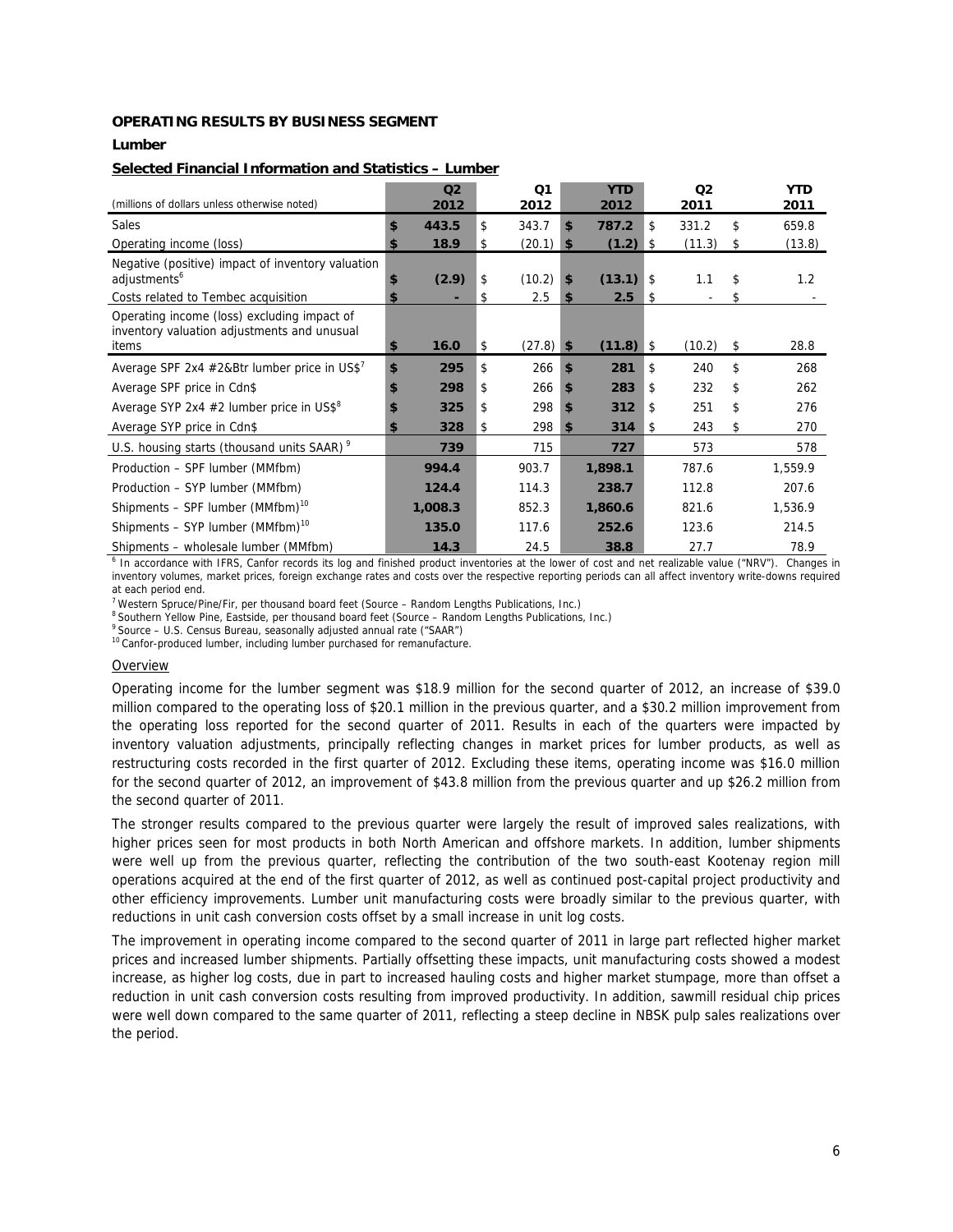#### **Markets**

During the second quarter of 2012, U.S. lumber demand continued to improve as historical low mortgage rates, seasonal factors and a gradual strengthening in housing markets helped to keep home construction activity edging upwards. Total U.S. housing starts averaged 739,000 units<sup>11</sup> SAAR, an increase of over 3% from the previous quarter and up 29% from the second quarter of 2011. Single-family starts, which use a higher volume of lumber than multifamily starts, climbed 7% to 519,000 SAAR, the highest level in more than two years. The repair and remodeling sector also gained from the overall increase in housing activity.

In Canada, lumber consumption was also strong reflecting improved weather and housing demand. Canadian housing starts averaged 229,000 units<sup>12</sup> SAAR for the quarter, up 24,000 units, or 12%, compared to the first quarter of 2012, and up 18% from the comparable quarter in 2011 when starts were at 195,000 units SAAR.

Canfor's offshore lumber shipments increased by 13% compared to the previous quarter and were 20% higher than the second quarter of 2011. For the first half of 2012, shipments to China and Japan were in excess of the same period in the prior year.

#### Sales

Sales revenues for the lumber segment for the second quarter of 2012 were \$443.5 million, compared to \$343.7 million in the previous quarter and \$331.2 million in the second quarter of 2011. The significant increase from both comparative periods reflected the impact of higher shipment levels and improved pricing. Compared to the prior quarter this was offset in part by seasonally lower log sales. Total shipments in the second quarter of 2012 were almost 1.2 billion board feet, up 16% from the previous quarter, and up 19% from the second quarter of 2011. The increase reflects higher production from various capital upgrades and other efficiency improvements, as well as from the mill operations acquired at the end of the previous quarter.

Sales realizations experienced solid gains in the quarter, with North American sales realizations benefiting from the continued upward trend in pricing coupled with a higher value sales mix, in part reflecting the processing of a higher quality fibre mix. For sales to North America, the Random Lengths Western SPF 2x4 #2&Btr price was up 11% to US\$295 per Mfbm, with similar increases seen in most other widths and dimensions during the quarter. Sales realizations for SYP products also benefited from solid price gains, with the benchmark SYP 2x4 #2 price at US\$325 per Mfbm, up 9% from the previous quarter, and wider dimensions seeing higher increases. Sales realizations for offshore products experienced strong gains in the current quarter, particularly in China where market inventories returned to more normal levels following the inventory build early in the previous quarter. Offshore prices, which are largely negotiated monthly or quarterly in advance, caught up to some of the gains seen in North America in the first quarter.

Compared to the second quarter of 2011, the benchmark North American Random Lengths Western SPF 2x4 #2&Btr price was up US\$55 per Mfbm, or 23%, with marked increases seen in all widths and dimensions. SYP products followed a similar trend, with the benchmark SYP 2x4 #2 price up 30%. Increases for offshore sales realizations for similar products were more modest, in part reflecting the quarterly and monthly nature of pricing to most offshore markets.

The average value of the Canadian dollar compared to the US dollar in the second quarter was down just under 1% from the previous quarter, contributing to the improved sales realizations. Compared to the second quarter of 2011, realizations benefited from a 4 cent, or 4%, weaker Canadian dollar.

Under the Softwood Lumber Agreement ("SLA") implemented by the federal governments of Canada and the U.S. in 2006, Canadian softwood lumber exporters pay an export tax on lumber shipped to the U.S. when the price of lumber is at or below US\$355 per Mfbm, as determined by the Random Lengths Framing Lumber Composite Price ("RLCP"). The export tax rate is determined monthly, with the rate being based on the following trigger prices:

| <b>Trigger RLCP</b> | Tax Rate |
|---------------------|----------|
| Over US\$355        | $0\%$    |
| US\$336-\$355       | 5 %      |
| US\$316-\$335       | $10\%$   |
| US\$315 and under   | $15\%$   |

<sup>11</sup> U.S. Census Bureau<br><sup>12</sup> CMHC – Canada Mortgage and Housing Corporation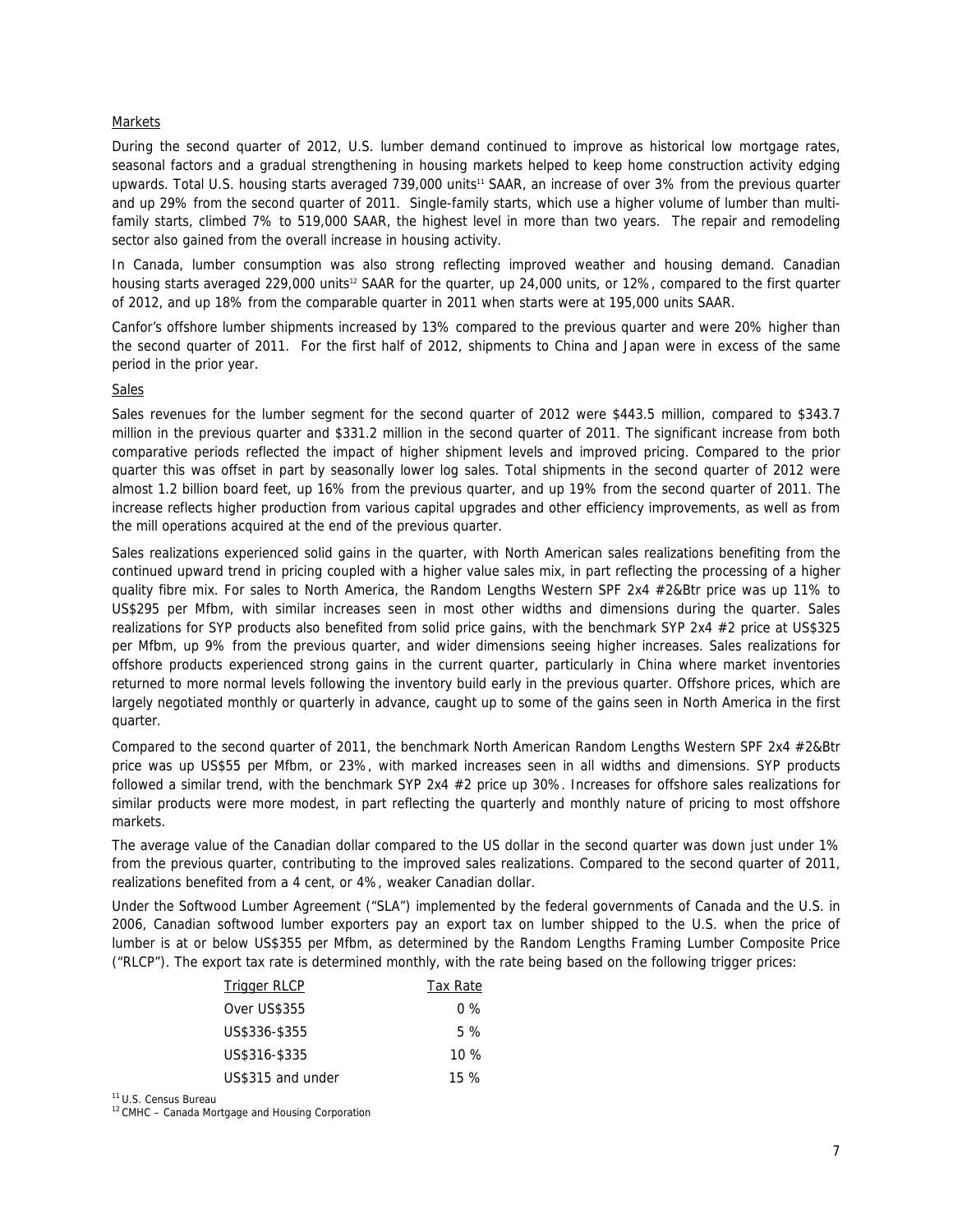The RLCP price averaged US\$324 per Mfbm for the second quarter of 2012, up US\$36, or 13%, compared to the previous quarter. Strong prices through May triggered a reduction in the export tax to 10% for the first time this year in June. The RLCP averaged US\$264 per Mfbm for the second quarter of 2011, well below the trigger price required to reduce the export tax rate from 15%.

Total residual fibre revenue was up from the first quarter of 2012, reflecting higher production volumes and residual chip prices in the quarter. Compared to the second quarter of 2011, residual fibre revenue was well up, again reflecting higher production volumes, partially offset by reduced residual chip prices.

#### **Operations**

Lumber production, at just over 1.1 billion board feet, was up 10% from the previous quarter, reflecting the contribution of the recently acquired mill operations, as well as continued post-capital project productivity improvements and improved performance at other mills in the quarter, in part due to improved weather conditions compared to the first quarter of 2012. Compared to the second quarter of 2011 production was up 24%, again largely reflecting the recent acquisition, coupled with increased productivity following various capital improvement projects in 2011 and the restart of the Vavenby sawmill in the third quarter of 2011.

Overall lumber unit manufacturing costs were broadly similar to the previous quarter, with reductions in unit cash conversion costs offset by a small increase in unit log costs. The improvement in unit cash conversion costs largely reflected the higher production levels in the current quarter. Log costs for most operations remained stable, though higher costs associated with the high value fibre mix processed at the recently acquired south-east Kootenay mills contributed to a small increase in unit log costs, and adverse weather hampered log harvesting in some regions during the quarter.

Compared to the second quarter of 2011, unit manufacturing costs showed a small increase, again reflecting higher unit log costs partially offset by reduced unit cash conversion costs. The increase in unit log costs resulted largely from increased hauling costs stemming from tight trucker availability and higher diesel costs, as well as higher market stumpage. The reduced unit cash conversion costs principally reflected increased production, in part due to improved productivity performance from various capital improvement projects undertaken since the second quarter of 2011 and other efficiency improvements.

#### **Pulp and Paper**

# **Selected Financial Information and Statistics – Pulp and Paper**<sup>13</sup>

|                                                             | Q <sub>2</sub> | Q1          |     | <b>YTD</b> |    | Q <sub>2</sub> |    | <b>YTD</b> |  |  |
|-------------------------------------------------------------|----------------|-------------|-----|------------|----|----------------|----|------------|--|--|
| (millions of dollars unless otherwise noted)                | 2012           | 2012        |     | 2012       |    | 2011           |    | 2011       |  |  |
| <b>Sales</b>                                                | 239.4          | \$<br>249.4 | \$  | 488.8      | \$ | 277.0          | S  | 560.0      |  |  |
| Operating income                                            | 11.7           | \$<br>11.3  | \$  | 23.0       | S  | 48.8           | \$ | 96.7       |  |  |
| Average pulp price delivered to U.S. $-$ US\$ <sup>14</sup> | \$<br>900      | \$<br>870   | \$  | 885        | \$ | 1,025          | S  | 998        |  |  |
| Average price in Cdn\$                                      | 909            | 871         | \$. | 890        |    | 992            | \$ | 975        |  |  |
| Production – pulp $(000 \text{ mt})$                        | 263.1          | 315.9       |     | 579.0      |    | 314.7          |    | 631.6      |  |  |
| Production – paper (000 mt)                                 | 30.0           | 32.9        |     | 62.9       |    | 31.8           |    | 66.3       |  |  |
| Shipments -pulp (000 mt)                                    | 282.1          | 327.8       |     | 609.9      |    | 303.7          |    | 622.1      |  |  |
| Shipments – paper (000 mt)                                  | 36.8           | 29.6        |     | 66.4       |    | 32.7           |    | 65.3       |  |  |

<sup>13</sup> Includes the Taylor pulp mill and 100% of Canfor Pulp Products Inc., which is consolidated in Canfor's results. Pulp production and shipment volumes presented are for both northern bleached softwood kraft ("NBSK") and bleached chemi-thermo mechanical pulp ("BCTMP").<br><sup>14</sup> Per tonne, NBSK pulp list price delivered to U.S. (Resource Information Systems, Inc.).

#### Overview

Operating income for the pulp and paper segment was \$11.7 million for the second quarter of 2012, in line with the previous quarter and down \$37.1 million from the second quarter of 2011. Results in the current quarter were significantly impacted by scheduled maintenance outages and an unscheduled shutdown at the Company's operations, which resulted in lower production levels and higher unit manufacturing costs.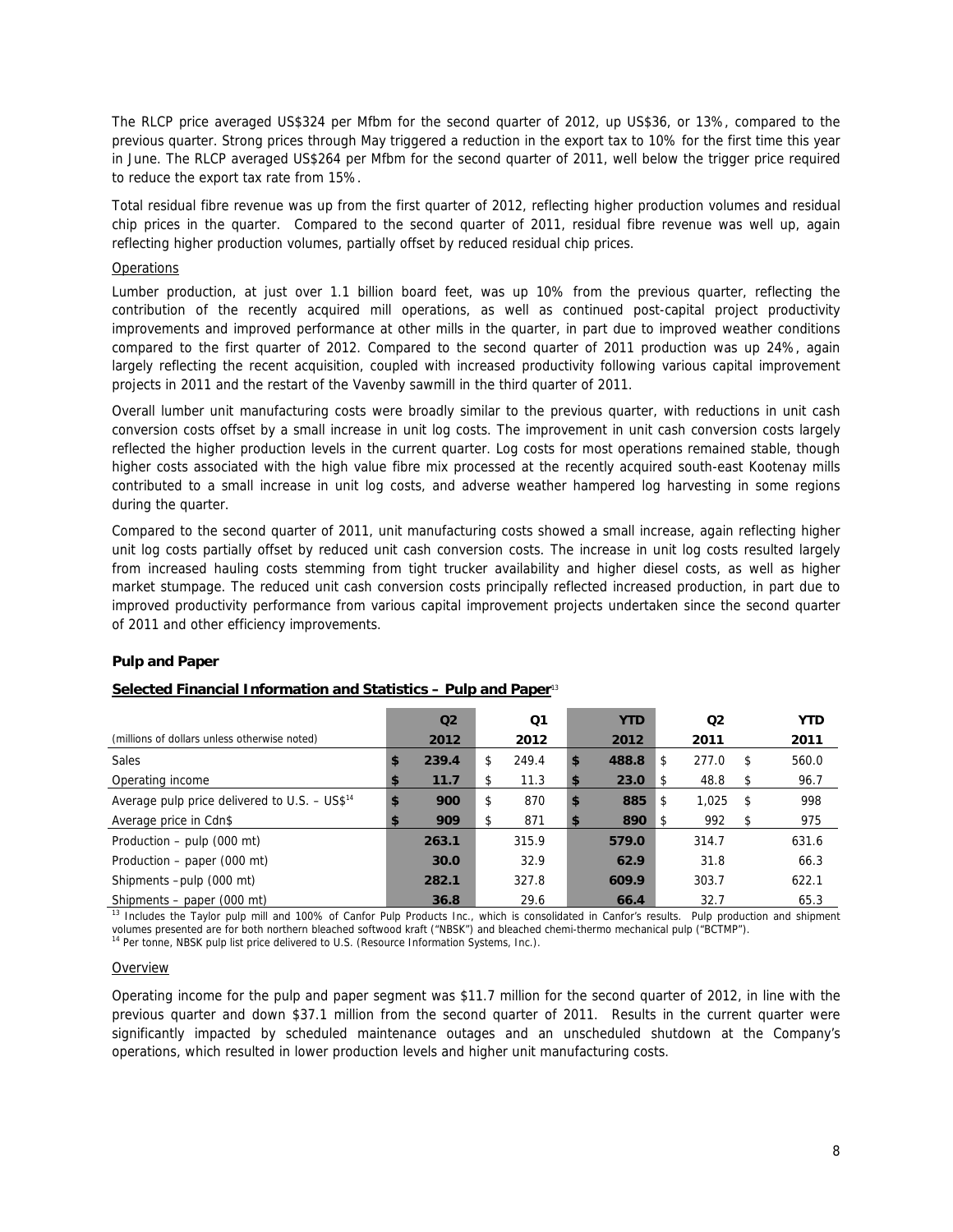US dollar NBSK pulp prices increased slightly from the previous quarter, with prices to North America up US\$30 to US\$900 per tonne. Sales realizations were also positively impacted by the weaker average Canadian dollar compared to the previous quarter. The significantly lower production levels in the current quarter led to an increase in unit conversion costs, while unit fibre costs declined modestly compared to the previous quarter.

Lower operating earnings compared to the second quarter of 2011 reflected a significant reduction in NBSK pulp prices, with North America prices down US\$125 per tonne and larger price reductions in Europe and China. Unit conversion costs increased, with production levels down almost 17%, though fibre costs decreased significantly, reflecting a drop in the prices paid for sawmill residual chips (linked to NBSK market pulp prices).

## **Markets**

Global softwood pulp markets were balanced for the first part of the second quarter before showing signs of weakness heading into the seasonally slower summer months. Producer inventories remained in the balanced range through the quarter as reduced demand was offset by reductions in supply due to spring maintenance downtime.

PPPC<sup>15</sup> statistics reported an increase in shipments of bleached softwood sulphate pulp of 1.4% for the first five months of 2012 as compared to the same period in 2011. However markets weakened as the second quarter progressed, with reductions in demand from Europe and North America. PPPC reported global demand for printing and writing papers decreased 1.5% for the first five months of 2012 as compared to 2011.

At the end of May 2012, World 20<sup>16</sup> producers of bleached softwood pulp inventories were at 30 days of supply. By comparison, March 2012 inventories were at 29 days of supply. Market conditions are generally considered balanced when inventories are in the 27-30 days of supply range.

#### Sales

Pulp shipments in the second quarter of 2012 were just over 280,000 tonnes, down 46,000 tonnes, or 14%, from the previous quarter, reflecting the lower production levels due to the maintenance outages and unscheduled shutdown, and decreased 22,000 tonnes, or 7%, from the second quarter of 2011.

Steady demand and reduced supply due to spring maintenance early in the quarter led to increased prices in some regions in April, but prices came under pressure thereafter in part reflecting a seasonal slowdown in market demand. North America NBSK pulp list prices averaged US\$900 per tonne for the quarter, up US\$30 from the previous quarter. Canfor Pulp's average list price to China increased modestly to US\$700 per tonne, but fell through May and June, ending the quarter at US\$680 per tonne. The list price to Europe fell through the quarter, but on average was in line with the first quarter at US\$837 per tonne. Sales realizations were positively impacted by the weaker average Canadian dollar compared to the prior quarter. BCTMP sales realizations were also modestly up from the previous quarter, reflecting a slight increase in market pricing and the weaker Canadian dollar.

Compared to the second quarter of 2011, pulp sales realizations were well down as NBSK pulp list prices to all markets decreased. The average NSBK pulp list price for North America decreased US\$125 per tonne, while prices to Europe and China decreased US\$180 and US\$240 per tonne, respectively. The price reductions were offset in part by the 4 cent weaker Canadian dollar compared to the US dollar in the current quarter. In contrast to NBSK products, BCTMP sales realizations were up compared to the second quarter of 2011, reflecting higher market pricing.

#### **Operations**

Pulp production in the second quarter of 2012 was 263,000 tonnes, down approximately 53,000 tonnes, or 17%, from the previous quarter and the second quarter of 2011. The maintenance outage at the Intercontinental pulp mill reduced market pulp production by 12,000 tonnes, while the maintenance outage at the Prince George pulp mill, which had an impact of 6,000 tonnes in the second quarter, was extended into the third quarter to complete the final project under the Green Transformation Program and a partial rebuild of the recovery boiler. The unscheduled shutdown at the Northwood pulp mill had on estimated impact on current quarter production of 31,000 tonnes, though the impact of this shutdown was partially offset by an accrual for an anticipated business interruption insurance recovery. The Company's BCTMP Taylor pulp mill also took a five day scheduled maintenance shutdown in the current quarter.

<sup>15</sup> Pulp and Paper Products Council ("PPPC").

<sup>&</sup>lt;sup>16</sup> World 20 data is based on twenty producing countries representing 80% of world chemical market pulp capacity and is based on information compiled and prepared by the PPPC.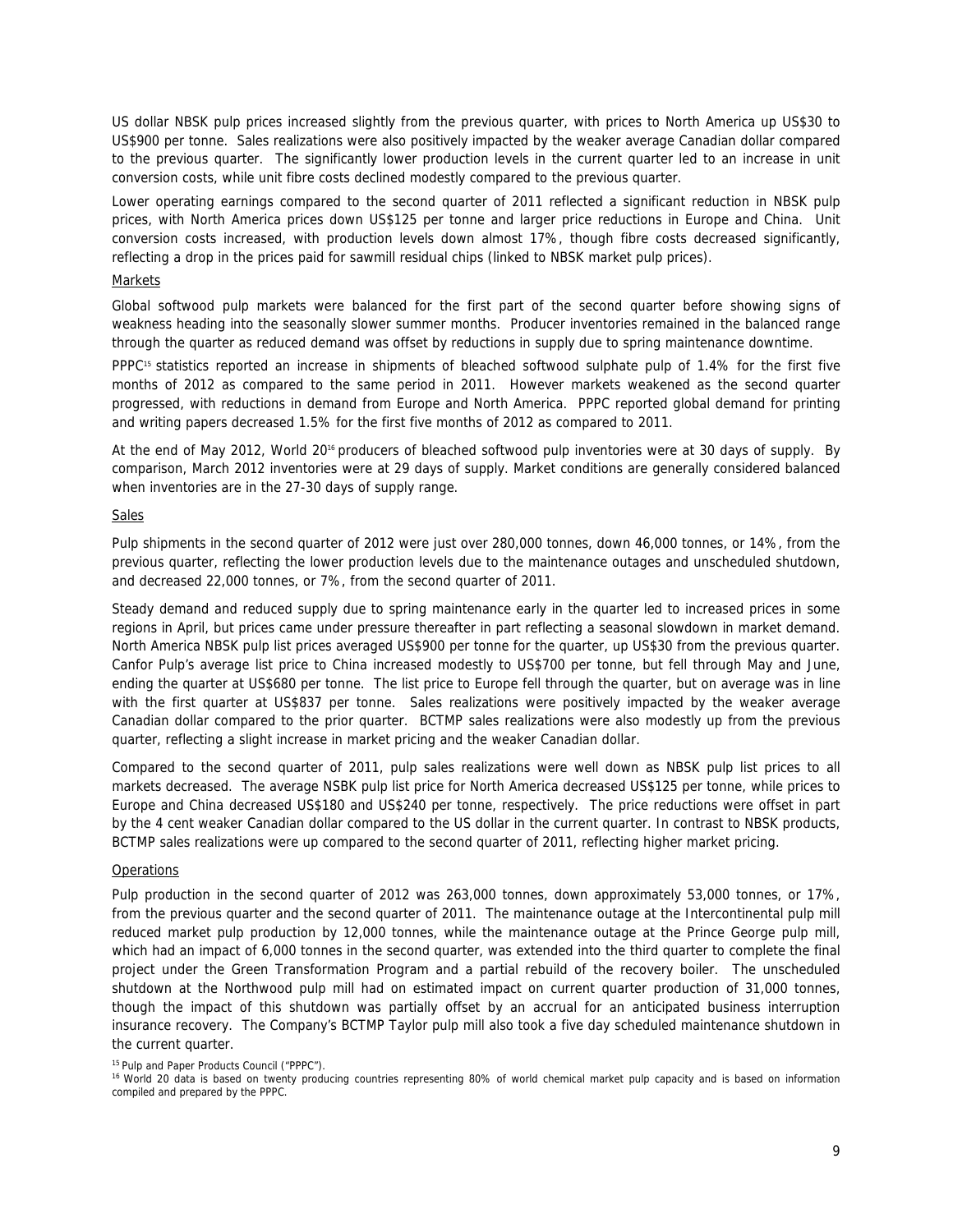Pulp unit manufacturing costs increased from the previous quarter, reflecting the significantly lower production levels in the quarter, as well as higher maintenance and operating costs relating to the maintenance outages. However, fibre costs decreased modestly due to the consumption of lower cost chips from opening inventories and a reduction in usage of higher cost whole log chips, partially offset by higher prices paid for sawmill residual (linked to NBSK market pulp prices) and whole log chips.

Compared to the second quarter of 2011, unit cash conversion costs increased, with the lower production levels again being the main driver for the increase. Pulp unit manufacturing costs were positively impacted however by a reduction in fibre costs, principally resulting from lower-cost sawmill residual chips, for which prices are linked to NBSK pulp sales realizations.

#### **Unallocated and Other Items**

|                                                                        | Q <sub>2</sub>  |    | Q1    |     | <b>YTD</b>  |     | Q <sub>2</sub> |   | <b>YTD</b> |
|------------------------------------------------------------------------|-----------------|----|-------|-----|-------------|-----|----------------|---|------------|
| (millions of dollars)                                                  | 2012            |    | 2012  |     | 2012        |     | 2011           |   | 2011       |
| Operating income (loss) of Panels operations <sup>17</sup>             | 2.0<br><b>S</b> | \$ | (4.8) | \$  | $(2.8)$ \$  |     | (4.2)          |   | (9.9)      |
| Corporate costs                                                        | (6.6)           | \$ | (7.9) | \$  | $(14.5)$ \$ |     | (5.9)          | S | (13.3)     |
| Finance expense, net                                                   | (6.2)           | S  | (6.2) | \$. | $(12.4)$ \$ |     | (5.8)          |   | (13.0)     |
| Foreign exchange gain (loss) on long-term debt<br>and investments, net | (3.8)           | \$ | 4.0   | \$  | 0.2         | 1 S | 2.0            | S | 6.7        |
| Gain (loss) on derivative financial instruments                        | (6.3)<br>- 55   | \$ | 7.4   | \$. | 1.1         |     | 1.3            | S | 6.0        |
| Other income (expense), net                                            | 2.6             | \$ | (0.2) | \$. | 2.4         |     | 1.1            |   | (0.6)      |

<sup>17</sup> The Panels operations include the Peace Valley OSB (Oriented Strand Board) joint venture, the only facility currently operating, and the Company's Tackama plywood plant, which was closed in January 2012, and its PolarBoard OSB plant, which is currently indefinitely idled.

The panels operations reported operating income of \$2.0 million for the second quarter of 2012, compared to a loss of \$4.8 million for the previous quarter. Excluding the impact of inventory valuation adjustments, the panels operations showed an operating loss of \$1.7 million in the second quarter of 2012, compared to \$3.1 million in the first quarter of 2012, with the lower loss principally reflecting an uptick in OSB markets driven by the increased housing activity, as evidenced by a US\$33 per thousand square feet ("msf") increase in the benchmark OSB price to US\$235 per msf<sup>18</sup>. Compared to the second quarter of 2011, excluding inventory valuation adjustments, results for the panel operations improved by \$5.1 million, also largely reflecting the considerably stronger market prices, with the benchmark OSB price up by US\$63 per msf, or 37%.

Corporate costs were \$6.6 million for the second quarter of 2012, down \$1.3 million from the previous quarter, largely reflecting costs recorded in the previous quarter related to the acquisition of assets from Tembec. Corporate costs were higher by \$0.7 million compared to the second quarter of 2011, in part reflecting integration related costs.

Net finance expense for the second quarter of 2012 was \$6.2 million, in line with the previous quarter. Compared to the second quarter of 2011, finance expense showed a marginal increase, reflecting reduced interest income as a result of lower cash balances and a higher average debt level through the quarter, partially offset by a lower accretion expense on the deferred reforestation obligation.

The Company recorded a foreign exchange translation loss on its US dollar denominated debt of \$3.8 million for the second quarter of 2012, as a result of the weakening of the Canadian dollar against the US dollar, which fell 2% between the respective quarter ends. The \$4.0 million gain in the first quarter of 2012 and \$2.0 million gain in the second quarter of 2011, resulted from a strengthening of the Canadian dollar in the previous periods.

The Company uses a variety of derivative financial instruments as partial economic hedges against unfavourable changes in foreign exchange rates, energy costs, lumber prices and interest rates. For the second quarter of 2012, the Company recorded a net loss of \$6.3 million related to its derivative financial instruments, largely reflecting realized and unrealized losses on the US dollar forward contracts and collars, related to the weakening of the Canadian dollar, and unrealized losses on energy hedges and interest rate swaps.

<sup>&</sup>lt;sup>18</sup> Oriented Strand Board, North Central price, 7/16" (Source – Random Lengths Publications, Inc.)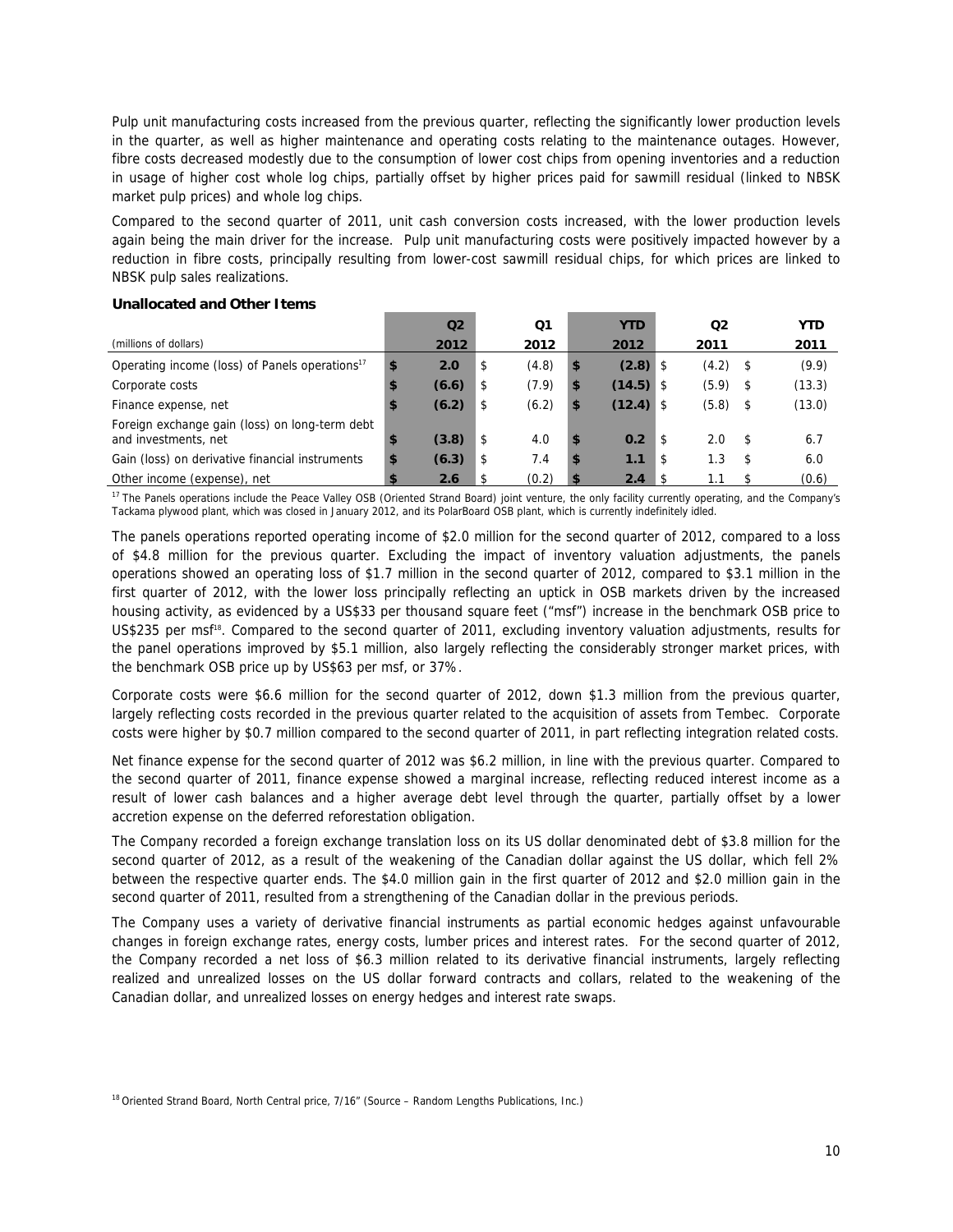|                                                |               | Q <sub>2</sub> | Q1          |      | <b>YTD</b> | O <sub>2</sub> |    | <b>YTD</b> |
|------------------------------------------------|---------------|----------------|-------------|------|------------|----------------|----|------------|
| (millions of dollars)                          |               | 2012           | 2012        |      | 2012       | 2011           |    | 2011       |
| Foreign exchange collars and forward contracts | (2.5)<br>- \$ |                | 2.9<br> \$  |      | 0.4        | 1.0            | \$ | 2.9        |
| Energy derivatives                             | (1.8)         |                | 1.2<br>l \$ | - \$ | $(0.6)$ \$ | (0.3)          | S. | 0.6        |
| Lumber futures                                 | (0.4)         |                | 3.0<br>  \$ | - 5  | 2.6        | 0.6            | S  | 2.5        |
| Interest rate swaps                            | (1.6)         |                | 0.3         |      | $(1.3)$ \$ |                |    |            |
|                                                | (6.3)         |                | -\$<br>7.4  |      | 1.1        | 1.3            | \$ | 6.0        |

The following table summarizes the gains (losses) on derivative financial instruments for the comparable periods:

Other expense, net of \$2.6 million principally reflected favourable exchange movements on US dollar denominated cash, receivables and payables of Canadian operations of \$1.7 million, compared to a loss in the previous quarter of \$1.2 million and a loss of \$0.7 million in the second quarter of 2011 resulting from the strengthening of the Canadian dollar during those periods. Other income in the current quarter also includes a \$0.9 million positive fair value adjustment related to a royalty agreement associated with the sale of the operating assets of Howe Sound Pulp and Paper Limited Partnership in late 2010, while other income in the first quarter of 2012 and second quarter of 2011 included \$1.3 million and \$0.6 million, respectively, for a change in fair value of the Company's investment in ABCP.

# **Other Comprehensive Income (Loss)**

The following table summarizes Canfor's Other Comprehensive Income (Loss) for the comparable periods:

|                                                                    | Q <sub>2</sub> | Q1    | <b>YTD</b>          | Q2    | YTD    |
|--------------------------------------------------------------------|----------------|-------|---------------------|-------|--------|
| (millions of dollars)                                              | 2012           | 2012  | 2012                | 2011  | 2011   |
| Foreign exchange translation differences for<br>foreign operations | 4.1            | (3.6) | 0.5                 | 0.3   | (5.9)  |
| Defined benefit actuarial loss, net of tax                         | (22.7)         | (5.3) | $(28.0)$ \$<br>- \$ | (6.6) | (4.4)  |
| Other comprehensive income (loss), net of tax                      | (18.6)         | (8.9) | $(27.5)$ \$         | (6.3) | (10.3) |

In the second quarter of 2012, the Company recorded an after-tax charge to other comprehensive income of \$22.7 million in relation to changes in the valuation of its defined benefit post-employment compensation plans. The charge reflects a reduction in the discount rate used to value the plans, and a lower than expected rate of return for the period. In the previous quarter a charge of \$5.3 million was recorded, reflecting a reduction in the discount rate, offset in part by a gain on plan assets due to a higher than expected gain for the quarter. An after-tax loss of \$6.6 million was recorded in the second quarter of 2011.

In addition, the Company recorded \$4.1 million of other comprehensive income in the quarter for foreign exchange differences for foreign operations, reflecting the weakening of the Canadian dollar by almost 1% over the quarter. This compared to a charge of \$3.6 million in the previous quarter, with the Canadian dollar strengthening over the period, and \$0.3 million of other comprehensive income in the second quarter of 2011.

# **SUMMARY OF FINANCIAL POSITION**

The following table summarizes Canfor's cash flow and selected ratios for and as at the end of the following periods:

|                                                     |    | Q <sub>2</sub> | Q1 |         |    | <b>YTD</b> |    | Q2     |    | <b>YTD</b> |
|-----------------------------------------------------|----|----------------|----|---------|----|------------|----|--------|----|------------|
| (millions of dollars)                               |    | 2012           |    | 2012    |    | 2012       |    | 2011   |    | 2011       |
| Increase (decrease) in cash and cash<br>equivalents | \$ | (2.7)          | \$ | (20.2)  | \$ | (22.9)     | S  | (42.5) | s. | (130.3)    |
| Operating activities                                | \$ | 119.1          | \$ | (55.2)  | \$ | 63.9       | S  | 69.8   | \$ | 63.8       |
| Financing activities                                | S  | (92.6)         | \$ | 137.0   | \$ | 44.4       | \$ | (80.1) | s. | (155.1)    |
| Investing activities                                | \$ | (29.2)         | \$ | (102.0) | \$ | (131.2)    |    | (32.2) | \$ | (39.0)     |
| Ratio of current assets to current liabilities      |    |                |    |         |    | 1.4:1      |    |        |    | 2.2:1      |
| Net debt to capitalization                          |    |                |    |         |    | 18.8%      |    |        |    | 6.2%       |
| ROIC - Consolidated                                 |    | 1.3%           |    | (1.4)%  |    | $(0.1)$ %  |    | 0.2%   |    | 0.6%       |
| ROCE - Canfor solid wood business <sup>19</sup>     |    | 0.2%           |    | (1.6)%  |    | (1.4)%     |    | (1.3)% |    | (1.6)%     |

<sup>19</sup> Return on Capital Employed ("ROCE") for the Canfor solid wood business represents consolidated ROCE adjusted to remove the Company's interest in the Peace Valley OSB Joint Venture and pulp and paper operations, including Canfor Pulp and the Taylor pulp mill. Consolidated ROCE is equal to shareholder net income for the period plus finance expense, after tax, divided by the average capital employed during the period (which consists of current and long-term debt and operating loans, and shareholders' equity, less cash and temporary investments).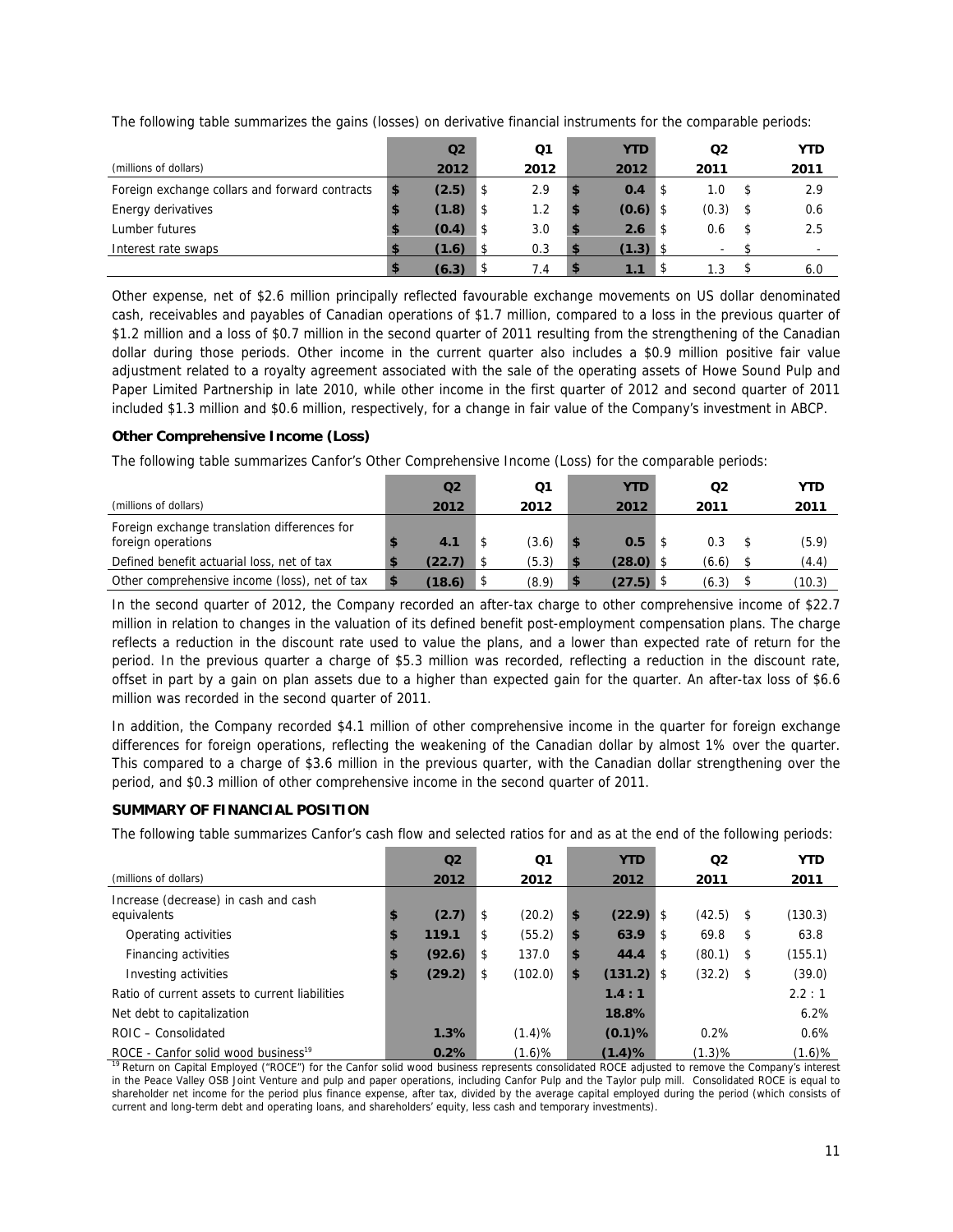#### **Changes in Financial Position**

Cash generated from operating activities was \$119.1 million in the second quarter of 2012, compared to cash used of \$55.2 million in the previous quarter. The significant drawdown of logs during the Canadian spring break-up period had a significant positive cash flow impact in the second quarter, in contrast to the cash used in the previous quarter in the related inventory build-up, while higher cash earnings in the current quarter also had a positive impact. Partially offsetting these gains were property tax payments made at the end of the second quarter, and increased accounts receivable balances, reflecting higher sales levels and prices. The second quarter of 2012 also included seasonally higher reforestation-related payments. Compared to the second quarter of 2011, cash generated from operating activities was up by over \$49.3 million reflecting higher cash earnings and improved working capital movements.

Financing activities used cash of \$92.6 million in the current quarter, compared to cash generated of \$137.0 million in the previous quarter and cash used of \$80.1 million in the second quarter of 2011. The current quarter's cash flows included a \$77.0 million repayment on the Company's outstanding operating lines of credit, while \$94.0 million was drawn in the previous quarter. The previous quarter also included \$100.0 million of new term debt, partially offset by a \$49.9 million (US\$50.0 million) repayment of term debt. A term debt repayment was also made in the second quarter of 2011, in the amount of \$48.1 million (US\$50.0 million). Cash distributions to non-controlling interests were \$8.2 million in the second quarter of 2012 (Q1 2012: \$4.3 million; Q2 2011: \$25.9 million). Finance expenses paid in the current quarter were \$7.4 million, up \$4.3 million from the previous quarter, principally reflecting timing of scheduled payments, and was up slightly from the second quarter of 2011.

Investing activities used cash of \$29.2 million in the second quarter of 2012, compared to \$102.0 million in the first quarter of 2012 and \$32.2 million in the second quarter of 2011. Cash used for capital additions was \$44.4 million, down \$9.2 million from the first quarter of 2012, and down \$11.2 million from the second quarter of 2011. Capital additions for lumber operations in the current quarter reflected in part improvement projects at the Kootenay region sawmills. In the pulp segment, current quarter capital expenditures were \$19.3 million, principally related to capital and major maintenance expenditure at the Company's Prince George pulp and paper mill. Partially offsetting the cash spent on capital additions during the quarter was \$12.9 million in net proceeds realized on the sale of the Company's ABCP in early April. Investing activities in the previous quarter included \$65 million for the acquisition of Tembec Industries Ltd.'s southern British Columbia Interior wood product assets (including working capital).

# **Liquidity and Financial Requirements**

At June 30, 2012, the Company on a consolidated basis had cash of \$6.0 million, with \$17.0 million drawn on its operating lines of credit, and an additional \$28.9 million reserved for several standby letters of credit. Total remaining available operating lines of credit were \$365.2 million. The Company and Canfor Pulp remained in compliance with the covenants relating to their operating lines of credit and long-term debt during the quarter, and expect to remain so for the foreseeable future.

During the first quarter of 2012, the Company issued new term debt of \$100.0 million to fund a US\$50.0 million term debt repayment on February 1, 2012 and the acquisition of assets from Tembec. The new debt is in the form of an unsecured non-revolving term loan, with a maturity date of February 13, 2017. Interest rates are floating based on the lenders' Canadian prime rate or bankers acceptances. During the first quarter of 2012, the Company also put in place \$75.0 million of floating to fixed interest rate swaps, with an additional \$25.0 million put in place in early April 2012.

Canfor has US\$75.0 million of term debt that is scheduled for repayment on April 1, 2013, and Canfor Pulp has US\$110.0 million of term debt that is scheduled for repayment on November 30, 2013.

The Company's consolidated net debt to total capitalization at the end of the second quarter of 2012 was 18.8%. For Canfor, excluding Canfor Pulp, net debt to capitalization at the end of the first quarter was 15.3%.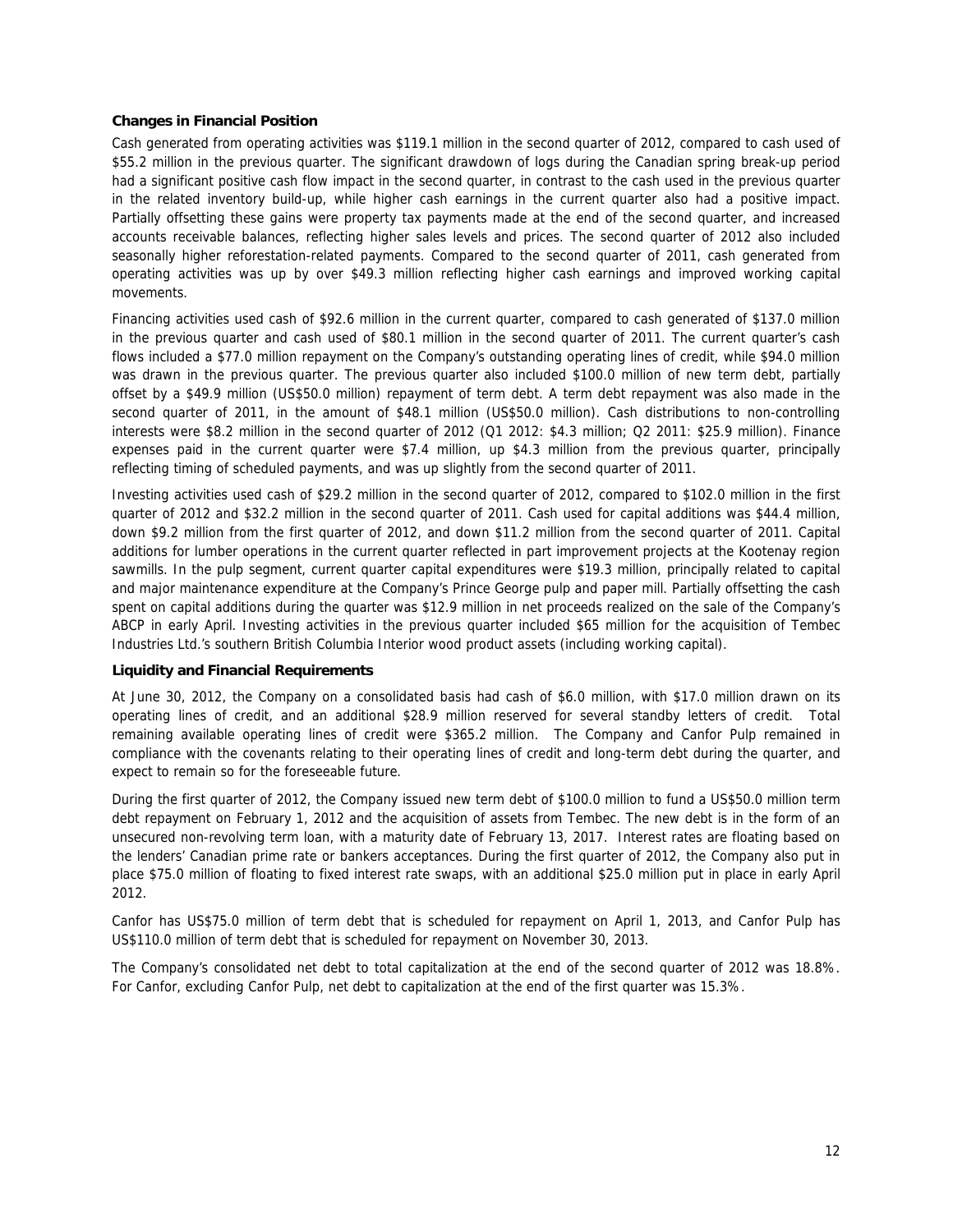#### **Softwood Lumber Agreement ("SLA") Update**

On January 18, 2011, the U.S. triggered the arbitration provision of the 2006 Softwood Lumber Agreement ("SLA") by delivering a Request for Arbitration. The U.S. claimed that the province of British Columbia ("BC") had not properly applied the timber pricing system grandparented in the SLA. The U.S. also claimed that subsequent to 2006, BC made additional changes to the timber pricing system which had the effect of reducing timber prices. The claim focused on substantial increases in Grade 4 (non sawlog or low grade) volumes commencing in 2007. It was alleged that timber was scaled and graded as Grade 4 that did not meet the criteria for that grade, and was accordingly priced too low.

As the arbitration is a state-to-state international dispute under the SLA, Canada prepared a defence to the claim with the assistance of the BC provincial government and the BC lumber industry. After numerous representations from both sides, a hearing was held before the arbitration panel in the first quarter of 2012.

On July 18, 2012 the arbitration panel ruled in favour of Canada and dismissed the claims of the U.S. in their entirety.

## **Canfor Pulp Collective Agreements with Labour Unions**

Canfor Pulp's collective labour agreements expired on April 30, 2012. The CEP (Communications, Energy and Paperworkers Union) has ratified a new five year collective agreement and Canfor Pulp is continuing discussions with the PPWC (Pulp, Paper and Woodworkers of Canada).

#### **CPPI Share Exchange**

On March 2, 2012, Canadian Forest Products Ltd. ("CFP"), a wholly owned subsidiary of Canfor, acquired 35,776,483 common shares of Canfor Pulp Products, Inc. ("CPPI") in exchange for its 35,776,483 Class B Exchangeable LP Units of Canfor Pulp Limited Partnership ("CPLP") and 35,776,483 common shares of Canfor Pulp Holding Inc. ("Canfor Holding"), pursuant to the terms of an Exchange Agreement made as of January 1, 2011 among CFP, CPPI, Canfor Holding and CPLP.

Prior to the share exchange, CFP and CPPI entered into a one-time dividend waiver agreement, waiving CFP's right to the first \$7.8 million of future dividends declared by CPPI. The full \$7.8 million dividend was paid by CPPI during the second quarter of 2012.

# **OUTLOOK**

#### **Lumber**

For the third quarter of 2012, the North American lumber market is projected to show a modest and gradual improvement as housing demand edges higher and U.S. inventories remain at low levels, notwithstanding the fragility of the U.S. economy. With respect to shipments to the U.S., export taxes are 5% in July and will be 10% in August. Repair and remodeling activity is forecast to be stable through the next quarter. Offshore lumber shipments are anticipated to be steady for the rest of the year.

#### **Pulp and Paper**

The global softwood pulp market is projected to weaken further through the remaining summer months. Producer inventories remained in the balanced range through to the end of May 2012 but are forecast to rise modestly as there is minimal scheduled maintenance downtime during the summer months. For the month of July, Canfor Pulp projects NBSK pulp list prices to decrease US\$20 per tonne in all regions with further price reductions projected in the third quarter.

#### **OUTSTANDING SHARES**

At July 26, 2012, there were 142,752,431 common shares outstanding.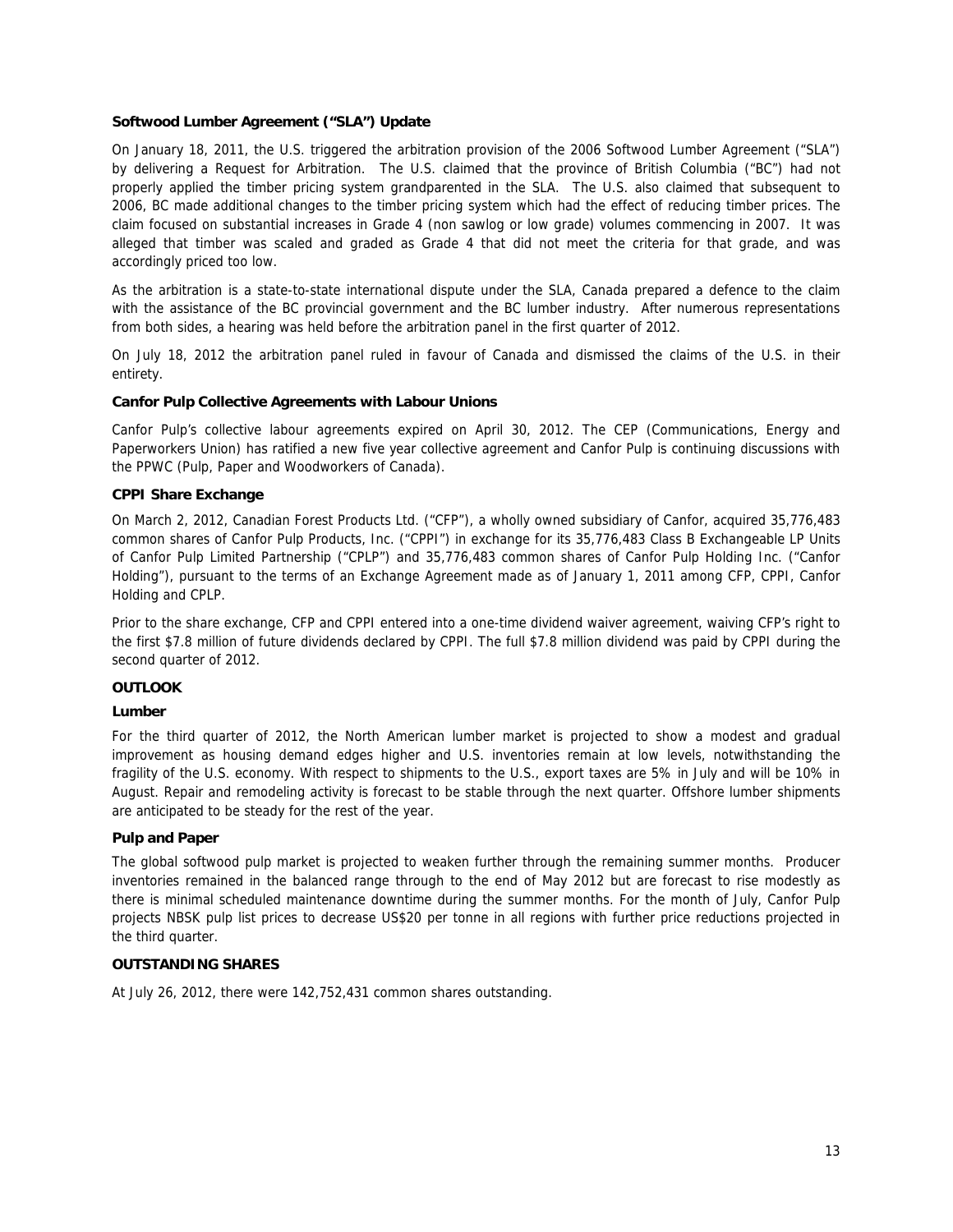#### **CRITICAL ACCOUNTING ESTIMATES**

The preparation of financial statements in conformity with International Financial Reporting Standards requires management to make estimates and assumptions that affect the amounts recorded in the financial statements. On an ongoing basis, management reviews its estimates, including those related to useful lives for amortization, impairment of long-lived assets, certain accounts receivable, pension and other employee future benefit plans and asset retirement and deferred reforestation obligations based upon currently available information. While it is reasonably possible that circumstances may arise which cause actual results to differ from these estimates, management does not believe it is likely that any such differences will materially affect the Company's financial condition.

#### **CHANGES IN ACCOUNTING POLICY**

Effective January 1, 2012, the Company retroactively changed its accounting policy for the presentation of interest expense and expected rate of return on assets of defined benefit post-retirement plans. The net expense has been reclassified from operating income, included in manufacturing and product costs and in selling and administration costs, to net finance expense. Management considers the classification of net pension interest expense as a finance expense more accurately reflects the nature of this cost. The effect on the three months ended June 30, 2011 and six months ended June 30, 2011 is an increase in operating income and an increase in net finance expense of \$0.9 million and \$1.8 million, respectively. There is no impact on amounts recorded in the consolidated balance sheet or opening equity as at January 1, 2012.

#### **NEW ACCOUNTING PRONOUNCEMENTS**

In the first half of 2011, the International Accounting Standards Board ("IASB") issued a number of new and revised accounting standards which are effective for annual periods beginning on or after January 1, 2013, with early adoption permitted. These new and revised accounting standards have not yet been adopted by Canfor and the Company does not plan to early adopt any of the standards.

The following new or revised standards are not expected to have a material impact on the amounts recorded in the financial statements of Canfor:

- IFRS 10, Consolidated Financial Statements;
- IFRS 12, Disclosure of Interests in Other Entities;
- IAS 27, Separate Financial Statements; and
- IFRS 13, Fair Value Measurement.

The Company is still in the process of assessing the full impact, if any, of the following new or revised standards:

- IFRS 11, Joint Arrangements;
- Amended IAS 19, *Employee Benefits;* and
- Amended IAS 28, Investments in Associates and Joint Ventures.

In the first half of 2011, the IASB also issued amended IAS 1, Presentation of Financial Statements, which is effective for annual periods beginning on or after July 1, 2012 and IFRS 9, Financial Instruments, which is effective for annual periods beginning on or after January 1, 2015, with early adoption permitted. IAS 1 and IFRS 9 are not expected to have a material impact on amounts recorded in the financial statements of Canfor.

Further details of the new or revised accounting standards and potential impact on Canfor can be found in Canfor's Annual Report for the year ended December 31, 2011.

#### **INTERNAL CONTROLS OVER FINANCIAL REPORTING**

During the quarter ended June 30, 2012, there were no changes in the Company's internal controls over financial reporting that materially affected, or would be reasonably likely to materially affect, such controls.

#### **RISKS AND UNCERTAINTIES**

A comprehensive discussion of risks and uncertainties is included in the Company's 2011 annual statutory reports which are available on www.canfor.com or www.sedar.com.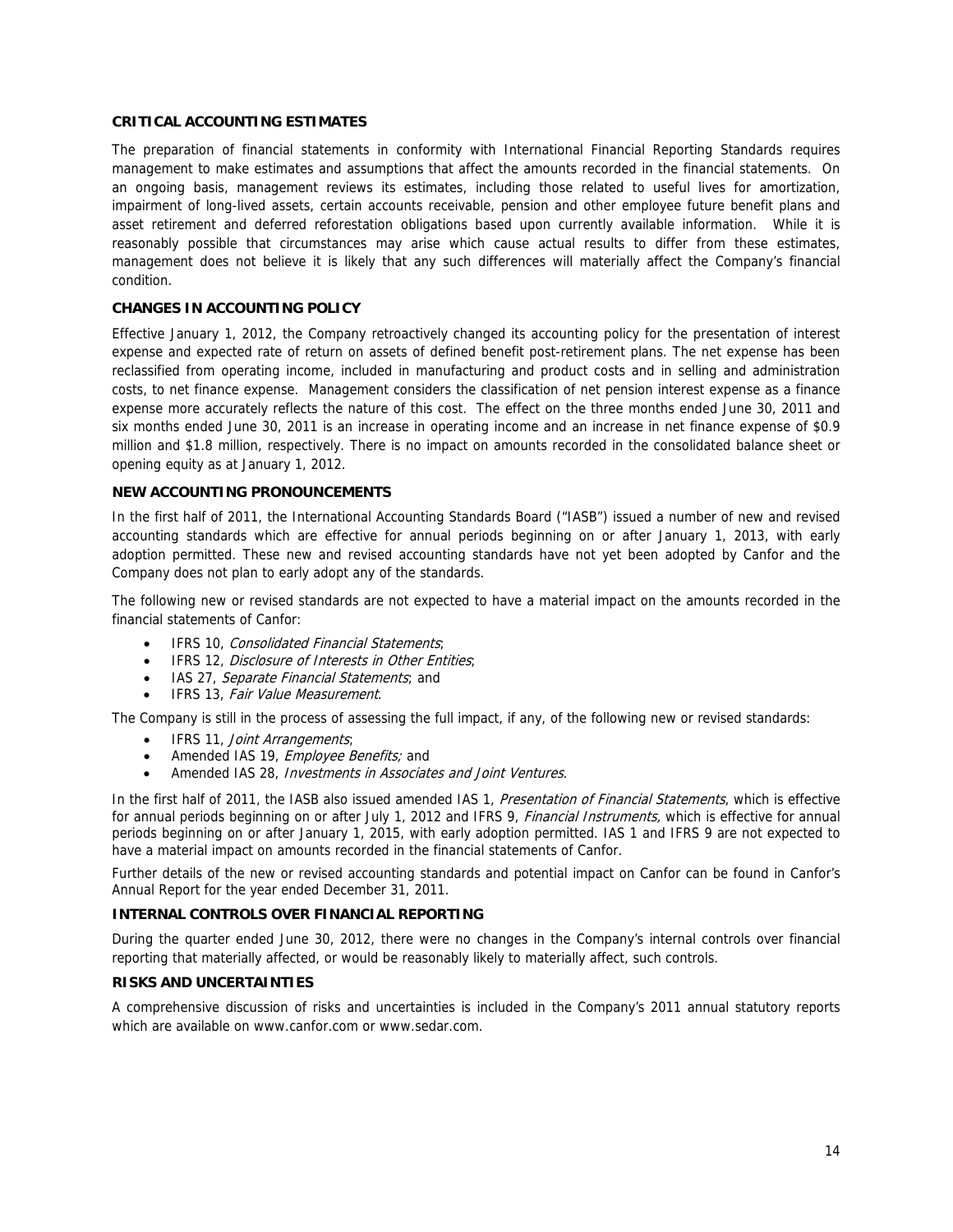# **SELECTED QUARTERLY FINANCIAL INFORMATION**<sup>20</sup>

|                                                          | Q <sub>2</sub><br>2012 |     | Q <sub>1</sub><br>2012 |                    | Q <sub>4</sub><br>2011 | Q <sub>3</sub><br>2011 |      | Q2<br>2011 | Q <sub>1</sub><br>2011 |      | Q4<br>2010 |      | Q <sub>3</sub><br>2010 |
|----------------------------------------------------------|------------------------|-----|------------------------|--------------------|------------------------|------------------------|------|------------|------------------------|------|------------|------|------------------------|
| Sales and income (millions of dollars)                   |                        |     |                        |                    |                        |                        |      |            |                        |      |            |      |                        |
| Sales                                                    | \$<br>700.9            | -\$ | 607.6                  | - \$               | 576.2                  | \$<br>$602.1$ \$       |      | 619.1      | \$<br>624.0            | -\$  | 629.1      | \$   | 588.7                  |
| Operating income (loss)                                  | \$<br>26.0             | -\$ | $(21.5)$ \$            |                    | (63.1)                 | \$<br>$15.4$ \$        |      | 27.4       | \$<br>32.3             | - \$ | 43.9       | - \$ | 34.2                   |
| Net income (loss)                                        | \$<br>7.0              | -\$ | $(10.9)$ \$            |                    | (38.1)                 | \$<br>$(9.6)$ \$       |      | $26.2$ \$  | 32.3                   | - \$ | 55.4       | -\$  | 37.2                   |
| Shareholder net income (loss)                            | \$<br>4.5              | \$  | $(16.2)$ \$            |                    | (44.1)                 | \$<br>$(21.6)$ \$      |      | 2.1        | \$<br>7.0              | - \$ | $31.4$ \$  |      | 9.1                    |
| Per common share (dollars)                               |                        |     |                        |                    |                        |                        |      |            |                        |      |            |      |                        |
| Shareholder net income (loss) – basic and<br>diluted     | \$<br>0.03             | \$  | (0.11)                 | \$                 | (0.31)                 | \$<br>$(0.15)$ \$      |      | 0.01       | \$<br>0.05             | \$   | 0.22       | \$   | 0.06                   |
| <b>Statistics</b>                                        |                        |     |                        |                    |                        |                        |      |            |                        |      |            |      |                        |
| Lumber shipments (MMfbm)                                 | 1,158                  |     | 994                    |                    | 974                    | 969                    |      | 973        | 857                    |      | 885        |      | 865                    |
| OSB shipments (MMsf 3/8")                                | 72                     |     | 65                     |                    | 75                     | 62                     |      | 69         | 63                     |      | 57         |      | 58                     |
| Pulp shipments (000 mt)                                  | 282                    |     | 328                    |                    | 275                    | 291                    |      | 303        | 318                    |      | 331        |      | 277                    |
| Average exchange rate - US\$/Cdn\$                       | \$0.990                | \$  | 0.999                  | \$                 | 0.977                  | \$<br>1.020            | \$   | 1.033      | \$<br>1.014            | \$   | 0.987      | \$   | 0.962                  |
| Average Western SPF 2x4 #2&Btr lumber<br>price (US\$)    | \$<br>295              | \$  | 266                    | $\mathbf{\hat{S}}$ | 238                    | \$<br>246              | - \$ | 240        | \$<br>296              | - \$ | 269        | -S   | 223                    |
| Average SYP (East) 2x4 #2 lumber price<br>(US\$)         | \$<br>325              | \$  | 298                    | Ŝ.                 | 260                    | \$<br>259              | \$   | 251        | \$<br>302              | -\$  | 256        | \$   | 243                    |
| Average OSB price - North Central (US\$)                 | \$<br>235              | \$  | 202                    | \$                 | 190                    | \$<br>184              | \$   | 172        | \$<br>199              | -\$  | 191        | \$   | 178                    |
| Average NBSK pulp list price delivered to U.S.<br>(US\$) | \$<br>900              | -S  | 870                    | \$                 | 920                    | \$<br>993              | \$   | 1.025      | \$<br>970              | -\$  | 967        | \$   | 1.000                  |

<sup>20</sup> Certain prior period amounts have been restated due to a change in accounting policy for treatment of net interest expense for defined benefit postretirement plans. Further details can be found in the "Changes in Accounting Policy" section earlier in this document.

In addition to exposure to changes in product prices and foreign exchange, the Company's financial results are impacted by seasonal factors such as weather and building activity. Adverse weather conditions can cause logging curtailments, which can affect the supply of raw materials to manufacturing facilities. Market demand also varies seasonally to some degree. For example, building activity and repair and renovation work, which affects demand for lumber products, is generally stronger in the spring and summer months. These factors, along with global supply and demand conditions, affect the Company's shipment volumes.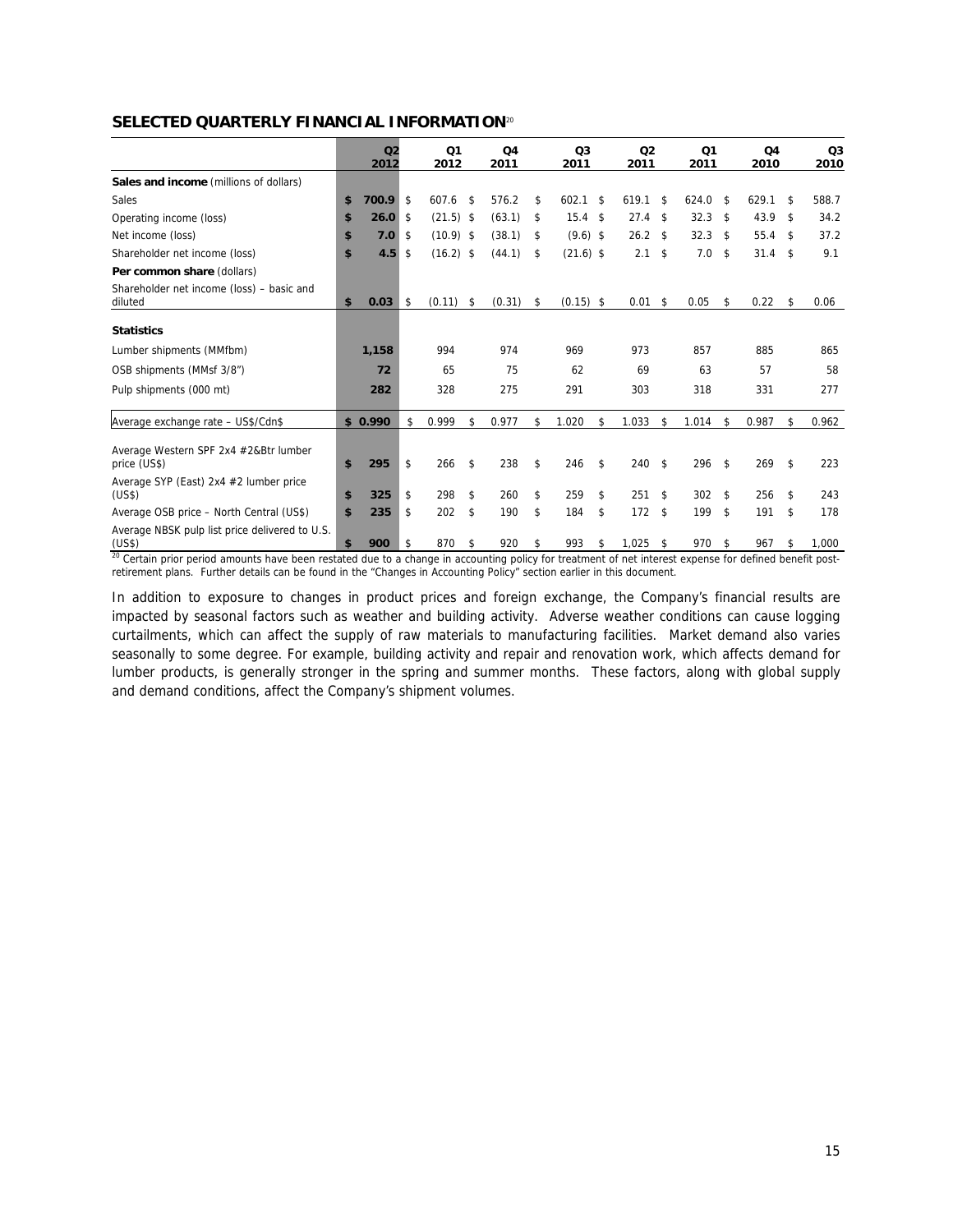Other material factors that impact the comparability of the quarters are noted below:

| After-tax impact, net of non-controlling<br>interests <sup>21</sup>                  |                        |               |                          |                    |            |                        |               |                 |              |                        |     |                          |               |            |
|--------------------------------------------------------------------------------------|------------------------|---------------|--------------------------|--------------------|------------|------------------------|---------------|-----------------|--------------|------------------------|-----|--------------------------|---------------|------------|
| (millions of dollars, except for per share<br>amounts)                               | Q <sub>2</sub><br>2012 |               | Q <sub>1</sub><br>2012   |                    | Q4<br>2011 | Q <sub>3</sub><br>2011 |               | Q2<br>2011      |              | Q <sub>1</sub><br>2011 |     | Q4<br>2010               |               | Q3<br>2010 |
| Shareholder net income (loss), as<br>reported                                        | \$<br>4.5              | <sup>\$</sup> | $(16.2)$ \$              |                    | (44.1)     | \$<br>$(21.6)$ \$      |               | 2.1             | \$           | 7.0                    | -\$ | 32.9                     | <sup>\$</sup> | 9.1        |
| Foreign exchange (gain) loss on long-term<br>debt and investments, net               | \$<br>2.4              | \$            | $(2.7)$ \$               |                    | $(3.3)$ \$ | $11.0$ \$              |               | $(1.4)$ \$      |              | $(3.0)$ \$             |     | $(6.9)$ \$               |               | (6.3)      |
| (Gain) loss on derivative financial<br>instruments                                   | \$<br>4.2              | \$            | $(5.1)$ \$               |                    | $(6.7)$ \$ | 7.0                    | $\mathsf{\$}$ | $(0.7)$ \$      |              | $(2.9)$ \$             |     | $(0.5)$ \$               |               | (1.1)      |
| Decrease (increase) in fair value of asset-<br>backed commercial paper               | \$                     | \$            | $(1.1)$ \$               |                    | $(0.5)$ \$ | 1.8                    | \$            | $(0.5)$ \$      |              | $(1.0)$ \$             |     | $(5.5)$ \$               |               |            |
| Costs recorded in relation to Tembec<br>acquisition                                  | \$                     | \$            | 2.8                      | \$                 |            | \$                     | \$            |                 | \$           |                        | \$  | $\overline{\phantom{0}}$ | \$            |            |
| Mill closure provisions                                                              | \$                     | \$            |                          | $\mathbf{\hat{S}}$ | 17.0       | \$                     | \$            |                 | \$           |                        | \$  | $\overline{\phantom{0}}$ | \$            | 13.0       |
| Asset impairment charges                                                             | \$                     | \$            | $\overline{\phantom{a}}$ | <sup>\$</sup>      | 5.5        | \$                     | \$            |                 | \$           |                        | \$  | $\overline{\phantom{a}}$ | \$            |            |
| Restructuring costs related to changes in<br>management group                        | \$                     | \$            | $\overline{a}$           | $\mathbf{s}$       |            | \$<br>$\overline{a}$   | \$            | 2.6             | $\mathbf{s}$ |                        | \$  |                          | \$            |            |
| Gain on sale of operating assets of Howe<br>Sound Pulp and Paper Limited Partnership | \$                     | \$            |                          | $\mathbf{\hat{S}}$ |            | \$                     | \$            | $\sim$ 10 $\pm$ | \$           |                        | \$  | $(4.9)$ \$               |               |            |
| Net impact of above items                                                            | \$<br>6.6              | \$            | (6.1)                    | \$                 | 12.0       | \$<br>19.8             | \$            |                 | \$           | (6.9)                  | -\$ | $(17.8)$ \$              |               | 5.6        |
| Adjusted shareholder net income<br>(loss)                                            | \$<br>11.1             | ls.           | $(22.3)$ \$              |                    | (32.1)     | \$<br>$(1.8)$ \$       |               | 2.1             | \$           | 0.1                    | \$  | 15.1                     | - \$          | 14.7       |
| Shareholder net income (loss) per<br>share (EPS), as reported                        | \$<br>0.03             | \$            | $(0.11)$ \$              |                    | (0.31)     | \$<br>$(0.15)$ \$      |               | 0.01            | \$           | 0.05                   | \$  | 0.23                     | Ŝ.            | 0.06       |
| Net impact of above items per share                                                  | \$<br>0.05             | \$            | $(0.05)$ \$              |                    | 0.09       | \$<br>$0.14$ \$        |               | 0.00            | \$           | (0.05)                 | \$  | $(0.12)$ \$              |               | 0.04       |
|                                                                                      |                        |               |                          |                    |            |                        |               |                 |              |                        |     |                          |               |            |

Adjusted net income (loss) per share 5 0.08 \$ (0.16) \$ (0.22) \$ (0.01) \$ 0.01 \$ 0.00 \$ 0.11 \$ 0.10<br><sup>21</sup> Certain prior period amounts have been restated due to a change in accounting policy for treatment of net interest exp retirement plans. Further details can be found in the "Changes in Accounting Policy" section earlier in this document.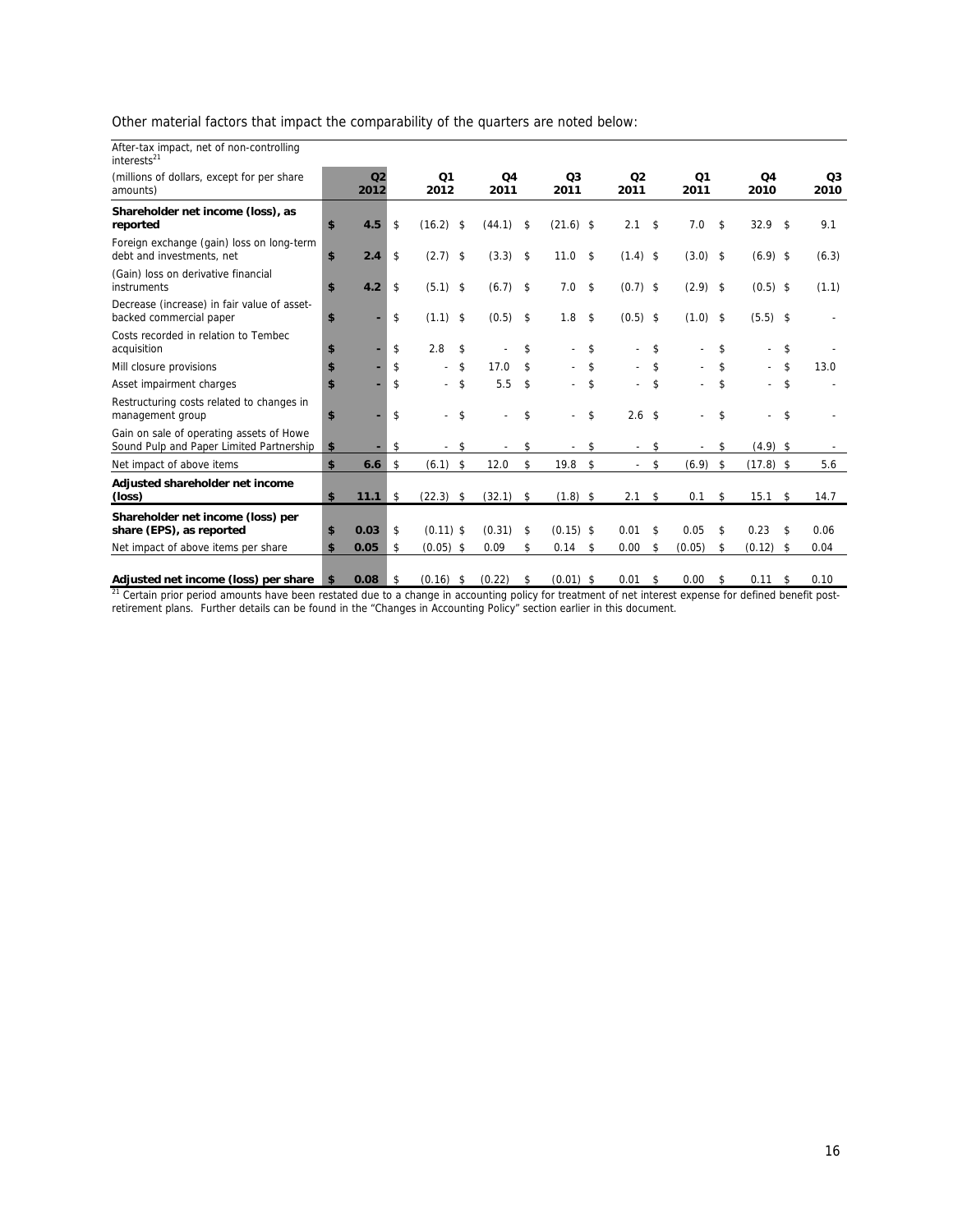# **Canfor Corporation Condensed Consolidated Balance Sheets**

|                                                            | As at<br>June 30, | As at<br>December 31, |
|------------------------------------------------------------|-------------------|-----------------------|
| (millions of Canadian dollars, unaudited)                  | 2012              | 2011                  |
| <b>ASSETS</b>                                              |                   |                       |
| <b>Current assets</b>                                      |                   |                       |
| Cash and cash equivalents                                  | \$<br>6.0         | \$<br>28.9            |
| - Trade<br>Accounts receivable                             | 137.3             | 105.1                 |
| - Other                                                    | 66.6              | 65.7                  |
| Inventories (Note 2)                                       | 359.3             | 348.3                 |
| Prepaid expenses                                           | 39.3              | 20.4                  |
| Total current assets                                       | 608.5             | 568.4                 |
| Property, plant and equipment                              | 1,148.1           | 1,139.2               |
| <b>Timber licenses</b>                                     | 564.4             | 530.1                 |
| Goodwill and other intangible assets                       | 81.6              | 83.0                  |
| Long-term investments and other (Note 3)                   | 47.2              | 62.8                  |
| Deferred income taxes, net                                 | 50.0              | 18.1                  |
| <b>Total assets</b>                                        | \$<br>2,499.8     | \$<br>2,401.6         |
| <b>LIABILITIES</b>                                         |                   |                       |
| <b>Current liabilities</b>                                 |                   |                       |
| Operating loans (Note 4(a))                                | \$<br>17.0        | \$                    |
| Accounts payable and accrued liabilities                   | 296.0             | 290.5                 |
| Current portion of long-term debt (Note 4(b))              | 76.4              | 50.9                  |
| Current portion of deferred reforestation obligations      | 37.8              | 31.6                  |
| <b>Total current liabilities</b>                           | 427.2             | 373.0                 |
| <b>Long-term debt</b> (Note $4(b)$ )                       | 212.1             | 188.1                 |
| <b>Retirement benefit obligations</b>                      | 317.8             | 298.3                 |
| Deferred reforestation obligations                         | 77.6              | 65.0                  |
| Other long-term liabilities                                | 15.1              | 13.8                  |
| Deferred income taxes, net                                 | 154.6             | 103.3                 |
| <b>Total liabilities</b>                                   | \$<br>1,204.4     | \$<br>1,041.5         |
| <b>EQUITY</b>                                              |                   |                       |
| Share capital                                              | \$<br>1,126.2     | \$<br>1,125.9         |
| Contributed surplus                                        | 31.9              | 31.9                  |
| Retained earnings                                          | (61.3)            | (24.6)                |
| Accumulated foreign exchange translation differences       | (5.4)             | (5.9)                 |
| Total equity attributable to equity holders of the Company | 1,091.4           | 1,127.3               |
| Non-controlling interests                                  | 204.0             | 232.8                 |
| <b>Total equity</b>                                        | \$<br>1,295.4     | \$<br>1,360.1         |
| <b>Total liabilities and equity</b>                        | \$<br>2,499.8     | \$<br>2,401.6         |
|                                                            |                   |                       |

Contingency (Note 11)

The accompanying notes are an integral part of these condensed consolidated financial statements.

APPROVED BY THE BOARD

"R.S. Smith" "R.L. Cliff"

Director, R.S. Smith Director, R.L. Cliff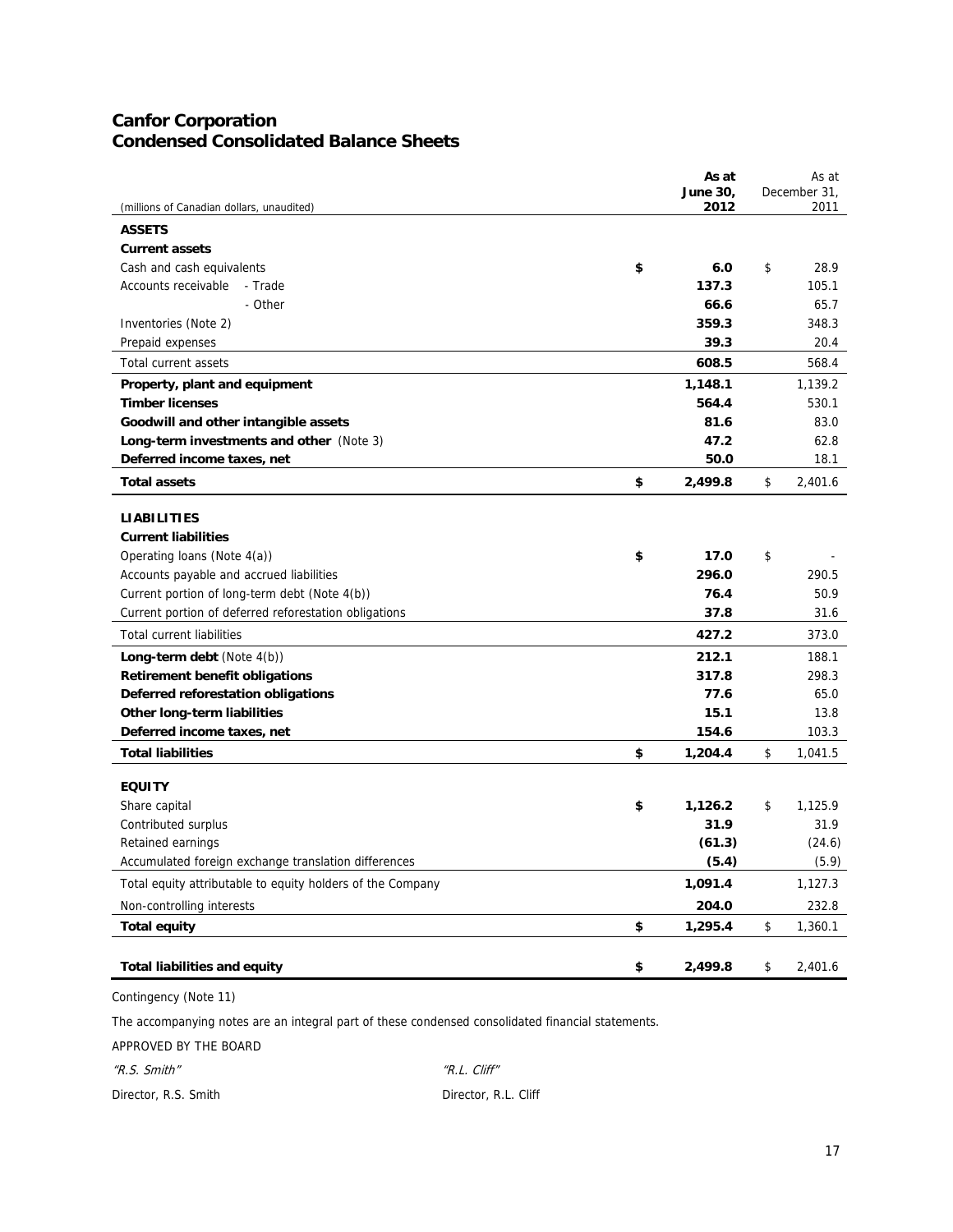# **Canfor Corporation Condensed Consolidated Statements of Income (Loss)**

| (millions of Canadian dollars, unaudited)                           | 2012          | 3 months ended June 30,<br>2011 | 2012               | 6 months ended June 30, |               |  |
|---------------------------------------------------------------------|---------------|---------------------------------|--------------------|-------------------------|---------------|--|
| \$<br><b>Sales</b>                                                  | 700.9         | \$<br>619.1                     | \$<br>$1,308.5$ \$ |                         | 1,243.1       |  |
|                                                                     |               |                                 |                    |                         |               |  |
| <b>Costs and expenses</b>                                           |               |                                 |                    |                         |               |  |
| Manufacturing and product costs                                     | 465.2         | 398.4                           | 894.8              |                         | 806.9         |  |
| Freight and other distribution costs                                | 133.0<br>13.9 | 123.8<br>9.4                    | 255.4              |                         | 236.4<br>20.2 |  |
| Export taxes<br>Amortization                                        | 46.0          |                                 | 25.1<br>91.1       |                         | 81.8          |  |
|                                                                     | 14.9          | 40.3                            |                    |                         | 28.4          |  |
| Selling and administration costs                                    | 1.9           | 12.9<br>6.9                     | 30.9<br>6.7        |                         | 9.7           |  |
| Restructuring, mill closure and severance costs                     | 674.9         |                                 |                    |                         |               |  |
|                                                                     |               | 591.7                           | 1,304.0            |                         | 1,183.4       |  |
| <b>Operating income</b>                                             | 26.0          | 27.4                            | 4.5                |                         | 59.7          |  |
| Finance expense, net                                                | (6.2)         | (5.8)                           | (12.4)             |                         | (13.0)        |  |
| Foreign exchange gain (loss) on long-term debt and investments, net | (3.8)         | 2.0                             | 0.2                |                         | 6.7           |  |
| Gain (loss) on derivative financial instruments (Note 6)            | (6.3)         | 1.3                             | 1.1                |                         | 6.0           |  |
| Other (expense) income, net                                         | 2.6           | 1.1                             | 2.4                |                         | (0.6)         |  |
| Net income (loss) before income taxes                               | 12.3          | 26.0                            | (4.2)              |                         | 58.8          |  |
| Income tax recovery (expense) (Note 7)                              | (5.3)         | 0.2                             | 0.3                |                         | (0.3)         |  |
| \$<br>Net income (loss)                                             | 7.0           | \$<br>26.2                      | \$<br>$(3.9)$ \$   |                         | 58.5          |  |
|                                                                     |               |                                 |                    |                         |               |  |
| Net income (loss) attributable to:                                  |               |                                 |                    |                         |               |  |
| \$<br>Equity shareholders of the Company                            | 4.5           | \$<br>2.1                       | \$<br>$(11.7)$ \$  |                         | 9.1           |  |
| Non-controlling interests                                           | 2.5           | 24.1                            | 7.8                |                         | 49.4          |  |
| \$<br>Net income (loss)                                             | 7.0           | \$<br>26.2                      | \$<br>$(3.9)$ \$   |                         | 58.5          |  |
|                                                                     |               |                                 |                    |                         |               |  |
| Net income (loss) per common share: (in dollars)                    |               |                                 |                    |                         |               |  |
| Attributable to equity shareholders of the Company                  |               |                                 |                    |                         |               |  |
| Basic and diluted (Note 8)<br>\$                                    | 0.03          | \$<br>0.01                      | \$<br>$(0.08)$ \$  |                         | 0.06          |  |

The accompanying notes are an integral part of these condensed consolidated financial statements.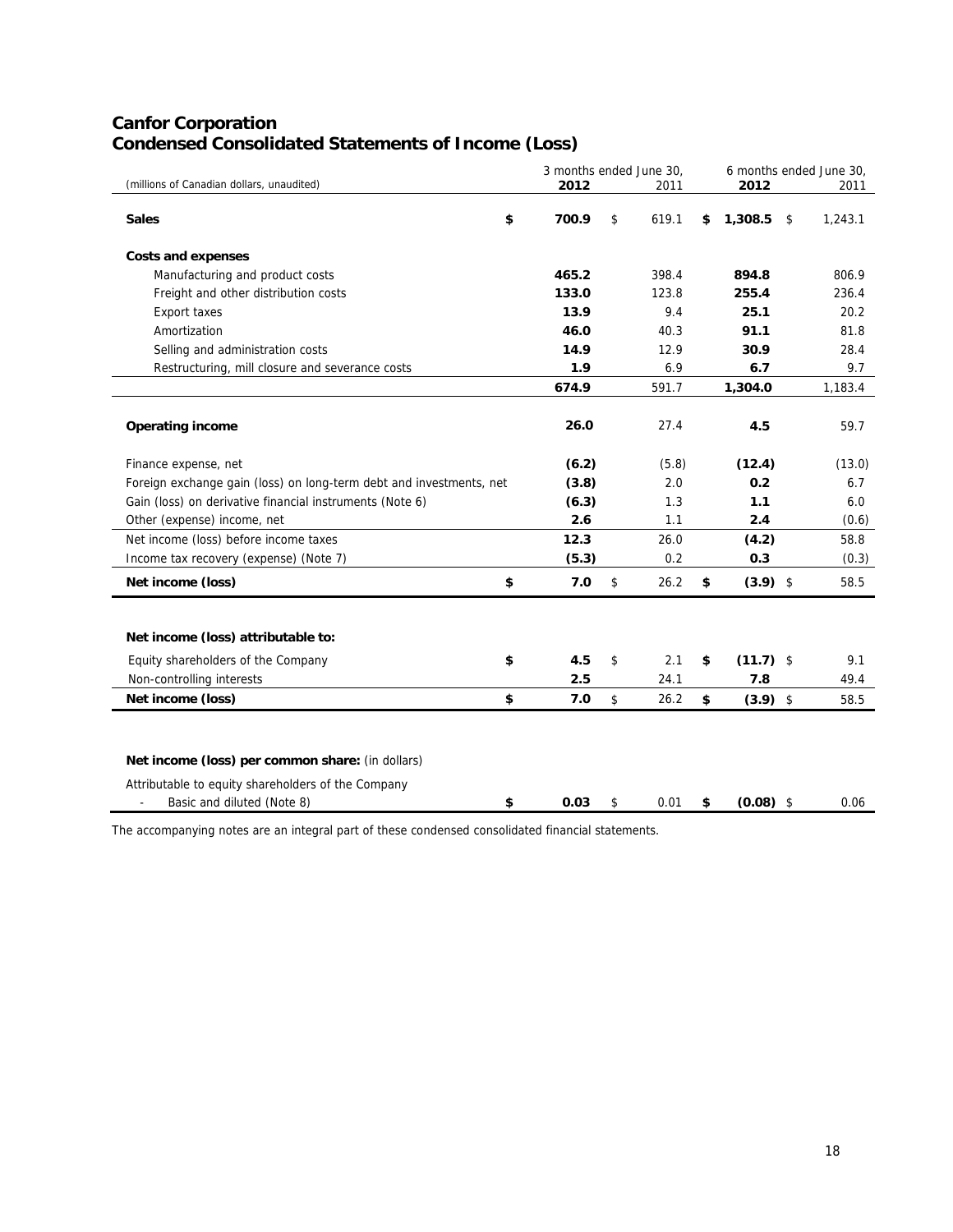# **Canfor Corporation Condensed Consolidated Statements of Other Comprehensive Income (Loss)**

|                                                                                                                           | 3 months ended June 30, |    |             |                         | 6 months ended June 30, |             |
|---------------------------------------------------------------------------------------------------------------------------|-------------------------|----|-------------|-------------------------|-------------------------|-------------|
| (millions of Canadian dollars, unaudited)                                                                                 | 2012                    |    | 2011        | 2012                    |                         | 2011        |
| Net income (loss)                                                                                                         | \$<br>7.0               | \$ | 26.2        | \$<br>$(3.9)$ \$        |                         | 58.5        |
| Other comprehensive income (loss)                                                                                         |                         |    |             |                         |                         |             |
| Foreign exchange translation differences for foreign operations                                                           | 4.1                     |    | 0.3         | 0.5                     |                         | (5.9)       |
| Defined benefit plan actuarial losses (Note 5)                                                                            | (30.6)                  |    | (8.8)       | (37.5)                  |                         | (5.8)       |
| Income tax recovery on defined benefit plan actuarial losses                                                              |                         |    |             |                         |                         |             |
| (Note 7)                                                                                                                  | 7.9                     |    | 2.2         | 9.5                     |                         | 1.4         |
| Other comprehensive income (loss), net of tax                                                                             | (18.6)                  |    | (6.3)       | (27.5)                  |                         | (10.3)      |
| Total comprehensive income (loss)                                                                                         | \$<br>(11.6)            | \$ | 19.9        | \$<br>$(31.4)$ \$       |                         | 48.2        |
|                                                                                                                           |                         |    |             |                         |                         |             |
| Total comprehensive income (loss) attributable to:                                                                        |                         |    |             |                         |                         |             |
| Equity shareholders of the Company                                                                                        | \$<br>(12.3)            | \$ | (3.7)       | \$<br>$(36.2)$ \$       |                         | (0.6)       |
| Non-controlling interests                                                                                                 | 0.7                     |    | 23.6        | 4.8                     |                         | 48.8        |
| Total comprehensive income (loss)                                                                                         | \$<br>(11.6)            | \$ | 19.9        | \$<br>$(31.4)$ \$       |                         | 48.2        |
|                                                                                                                           |                         |    |             |                         |                         |             |
| <b>Condensed Consolidated Statements of Changes in Equity</b>                                                             | 3 months ended June 30, |    |             | 6 months ended June 30, |                         |             |
| (millions of Canadian dollars, unaudited)                                                                                 | 2012                    |    | 2011        | 2012                    |                         | 2011        |
|                                                                                                                           |                         |    |             |                         |                         |             |
| Share capital                                                                                                             |                         |    |             |                         |                         |             |
| Balance at beginning of period                                                                                            | \$<br>1,126.2           | \$ | 1,125.7     | \$1,125.9               | \$                      | 1,125.4     |
| Common shares issued on exercise of stock options                                                                         |                         |    |             | 0.3                     |                         | 0.3         |
| Balance at end of period                                                                                                  | \$<br>1,126.2           | \$ | 1,125.7     | \$1,126.2               | \$                      | 1,125.7     |
| <b>Contributed surplus</b>                                                                                                |                         |    |             |                         |                         |             |
| Balance at beginning and end of period                                                                                    | \$<br>31.9              | \$ | 31.9        | \$<br>31.9              | \$                      | 31.9        |
|                                                                                                                           |                         |    |             |                         |                         |             |
| <b>Retained earnings</b>                                                                                                  |                         |    |             |                         |                         |             |
| Balance at beginning of period                                                                                            | \$<br>(44.9)<br>4.5     | \$ | 82.8<br>2.1 | \$<br>$(24.6)$ \$       |                         | 73.5<br>9.1 |
| Net income (loss) attributable to equity shareholders of the Company<br>Defined benefit plan actuarial losses, net of tax | (20.9)                  |    | (6.1)       | (11.7)<br>(25.0)        |                         | (3.8)       |
| Balance at end of period                                                                                                  | \$<br>(61.3)            | \$ | 78.8        | \$<br>$(61.3)$ \$       |                         | 78.8        |
|                                                                                                                           |                         |    |             |                         |                         |             |
| Accumulated foreign exchange translation differences                                                                      |                         |    |             |                         |                         |             |
| Balance at beginning of period                                                                                            | \$<br>$(9.5)$ \$        |    | (16.5)      | \$<br>(5.9)             | - \$                    | (10.3)      |
| Foreign exchange translation differences for foreign operations                                                           | 4.1                     |    | 0.3         | 0.5                     |                         | (5.9)       |
| Balance at end of period                                                                                                  | \$<br>$(5.4)$ \$        |    | (16.2)      | \$<br>(5.4)             | $\sqrt{ }$              | (16.2)      |
| Total equity attributable to equity holders of the Company                                                                | \$<br>1,091.4           | \$ | 1,220.2     | \$1,091.4               | \$                      | 1,220.2     |
|                                                                                                                           |                         |    |             |                         |                         |             |
| <b>Non-controlling interests</b><br>Balance at beginning of period                                                        | \$<br>211.5             | \$ | 247.0       | \$<br>232.8             | \$                      | 249.5       |
| Net income attributable to non-controlling interests                                                                      | 2.5                     |    | 24.1        | 7.8                     |                         | 49.4        |
| Defined benefit plan actuarial losses attributable to non-controlling                                                     |                         |    |             |                         |                         |             |
| interests                                                                                                                 | (1.8)                   |    | (0.5)       | (3.0)                   |                         | (0.6)       |
| Distributions to non-controlling interests                                                                                | (8.2)                   |    | (24.9)      | (8.6)                   |                         | (52.6)      |
| Share exchange (Note 13)                                                                                                  |                         |    |             | (25.0)                  |                         |             |
| Balance at end of period                                                                                                  | \$<br>204.0             | \$ | 245.7       | \$<br>204.0             | \$                      | 245.7       |
|                                                                                                                           |                         |    |             |                         |                         |             |
| <b>Total equity</b>                                                                                                       | \$<br>$1,295.4$ \$      |    |             | 1,465.9 \$ 1,295.4 \$   |                         | 1,465.9     |

The accompanying notes are an integral part of these condensed consolidated financial statements.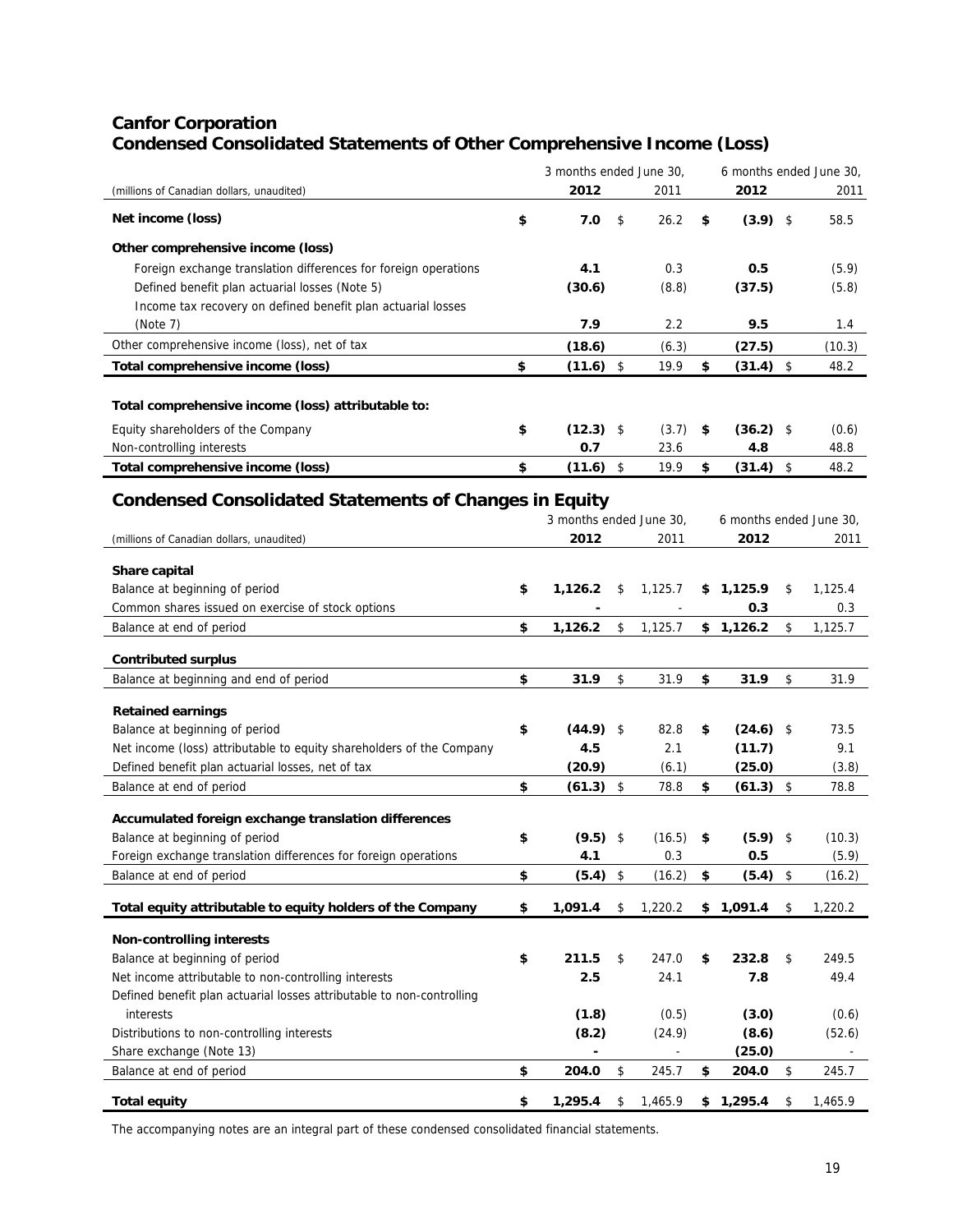# **Canfor Corporation Condensed Consolidated Statements of Cash Flows**

|                                                                    |                | 3 months ended June 30, |             | 6 months ended June 30, |
|--------------------------------------------------------------------|----------------|-------------------------|-------------|-------------------------|
| (millions of Canadian dollars, unaudited)                          | 2012           | 2011                    | 2012        | 2011                    |
| Cash generated from (used in):                                     |                |                         |             |                         |
| <b>Operating activities</b>                                        |                |                         |             |                         |
| \$<br>Net income (loss)                                            | 7.0            | 26.2<br>\$              | (3.9)<br>\$ | 58.5<br>- \$            |
| Items not affecting cash:                                          |                |                         |             |                         |
| Amortization                                                       | 46.0           | 40.3                    | 91.1        | 81.8                    |
| Income tax (recovery) expense                                      | 5.3            | (0.2)                   | (0.3)       | 0.3                     |
| Long-term portion of deferred reforestation obligations            | (11.3)         | (6.0)                   | 2.1         | 6.1                     |
| Change in fair value of long-term investment                       |                | (0.6)                   | (1.3)       | (1.8)                   |
| Foreign exchange (gain) loss on long-term debt and                 |                |                         |             |                         |
| investments, net                                                   | 3.8            | (2.0)                   | (0.2)       | (6.7)                   |
| Changes in mark-to-market value of derivative financial            |                |                         |             |                         |
| instruments                                                        | 7.7            | (0.9)                   | 1.7         | (4.6)                   |
| Employee future benefits                                           | (0.4)          | (0.5)                   | (2.3)       | (1.0)                   |
| Net finance expense                                                | 6.2            | 5.8                     | 12.4        | 13.0                    |
| Other, net                                                         | (1.3)          | (7.1)                   | (2.0)       | (7.0)                   |
| Salary pension plan contributions                                  | (9.0)          | (9.9)                   | (18.0)      | (19.6)                  |
| Income taxes recovered (paid), net                                 | (3.3)          | 0.7                     | (4.6)       |                         |
| Net change in non-cash working capital (Note 9)                    | 68.4           | 24.0                    | (10.8)      | (55.2)                  |
|                                                                    | 119.1          | 69.8                    | 63.9        | 63.8                    |
| <b>Financing activities</b>                                        |                |                         |             |                         |
| Change in operating bank loans (Note 4(a))                         | (77.0)         |                         | 17.0        |                         |
| Proceeds from long-term debt (Note 4(b))                           |                |                         | 100.0       |                         |
| Repayment of long-term debt (Note 4(b))                            | $\blacksquare$ | (48.1)                  | (49.9)      | (81.9)                  |
| Finance expenses paid                                              | (7.4)          | (6.1)                   | (10.5)      | (9.6)                   |
| Cash distributions paid to non-controlling interests               | (8.2)          | (25.9)                  | (12.5)      | (63.9)                  |
| Other, net                                                         |                |                         | 0.3         | 0.3                     |
|                                                                    | (92.6)         | (80.1)                  | 44.4        | (155.1)                 |
| <b>Investing activities</b>                                        |                |                         |             |                         |
| Additions to property, plant and equipment                         | (44.4)         | (55.6)                  | (98.0)      | (104.5)                 |
| Reimbursements from Government under Green Transformation          |                |                         |             |                         |
| Program                                                            | 1.1            | 21.6                    | 9.0         | 31.2                    |
| Acquisition of Tembec assets (Note 12)                             | (0.7)          | $\overline{a}$          | (65.6)      |                         |
| Share exchange (Note 13)                                           |                |                         | 6.8         |                         |
| Proceeds from redemption of asset-backed commercial paper (Note 3) | 12.9           | 0.1                     | 12.9        | 29.8                    |
| Other, net                                                         | 1.9            | 1.7                     | 3.7         | 4.5                     |
|                                                                    |                |                         |             |                         |
|                                                                    | (29.2)         | (32.2)                  | (131.2)     | (39.0)                  |
| Increase (decrease) in cash and cash equivalents                   | (2.7)          | (42.5)                  | (22.9)      | (130.3)                 |
| Cash and cash equivalents at beginning of period                   | 8.7            | 172.5                   | 28.9        | 260.3                   |
| Cash and cash equivalents at end of period<br>\$                   | 6.0            | \$<br>130.0             | \$<br>6.0   | \$<br>130.0             |

The accompanying notes are an integral part of these condensed consolidated financial statements.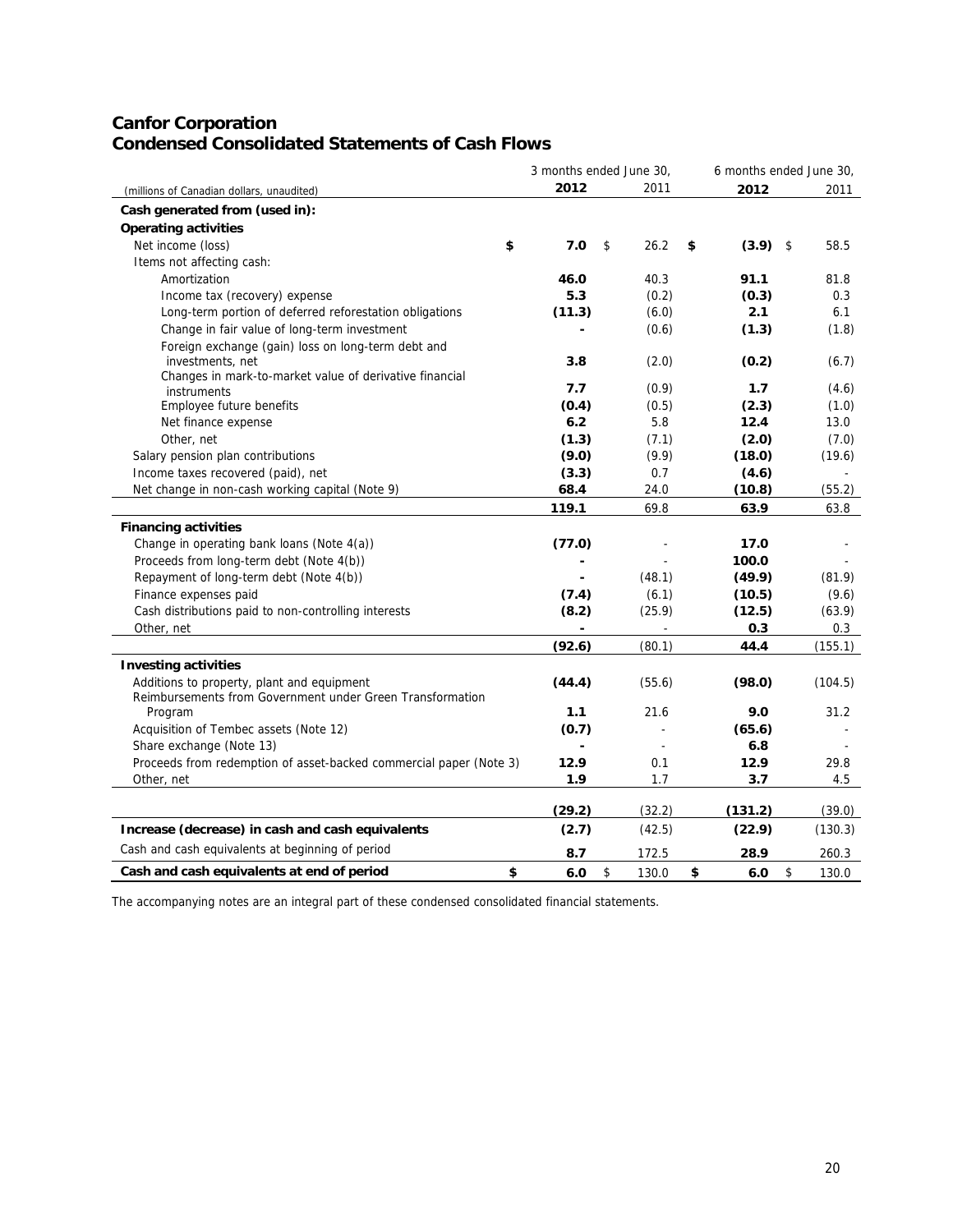# **Canfor Corporation Notes to the Condensed Consolidated Financial Statements**

(unaudited, millions of Canadian dollars unless otherwise noted)

# **1. Basis of Preparation**

These condensed consolidated interim financial statements have been prepared in accordance with International Accounting Standard ("IAS") 34 *Interim Financial Reporting*, and include the accounts of Canfor Corporation and its subsidiary entities, hereinafter referred to as "Canfor" or "the Company".

These interim financial statements do not include all of the disclosures required by International Financial Reporting Standards ("IFRS") for annual financial statements. Additional disclosures relevant to the understanding of these interim financial statements, including the accounting policies applied, can be found in Canfor's Annual Report for the year ended December 31, 2011, available at www.canfor.com or www.sedar.com.

Canfor's financial results are impacted by seasonal factors such as weather and building activity. Adverse weather conditions can cause logging curtailments, which can affect the supply of raw materials to sawmills and pulp mills. Market demand also varies seasonally to some degree. For example, building activity and repair and renovation work, which affects demand for solid wood products, are generally stronger in the spring and summer months. Shipment volumes are affected by these factors as well as by global supply and demand conditions.

The currency of presentation for these financial statements is the Canadian dollar.

# **Change in accounting policy**

Effective January 1, 2012, the Company retroactively changed its accounting policy for the presentation of interest expense and expected rate of return on assets of defined benefit post-retirement plans. The net expense has been reclassified from operating income, included in manufacturing and product costs and in selling and administration costs, to net finance expense. Management considers the classification of net pension interest expense as a finance expense more accurately reflects the nature of this cost. The effect on the three months ended June 30, 2011 and six months ended June 30, 2011 is an increase in operating income and an increase in net finance expense of \$0.9 million and \$1.8 million, respectively. There is no impact on amounts recorded in the consolidated balance sheet or opening equity as at January 1, 2012.

# **Accounting standards issued and not applied**

In the first half of 2011, the International Accounting Standards Board ("IASB") issued a number of new and revised accounting standards which are effective for annual periods beginning on or after January 1, 2013, with early adoption permitted. These new and revised accounting standards have not yet been adopted by Canfor and the Company does not plan to early adopt any of the standards.

The following new or revised standards are not expected to have a material impact on the amounts recorded in the financial statements of Canfor:

- IFRS 10, Consolidated Financial Statements;
- IFRS 12, Disclosure of Interests in Other Entities;
- IAS 27, Separate Financial Statements; and
- IFRS 13, Fair Value Measurement.

The Company is still in the process of assessing the full impact, if any, of the following new or revised standards:

- IFRS 11, Joint Arrangements;
- Amended IAS 19, *Employee Benefits;* and
- Amended IAS 28, Investments in Associates and Joint Ventures.

In the first half of 2011, the IASB also issued amended IAS 1, Presentation of Financial Statements, which is effective for annual periods beginning on or after July 1, 2012 and IFRS 9, Financial Instruments, which is effective for annual periods beginning on or after January 1, 2015, with early adoption permitted. IAS 1 and IFRS 9 are not expected to have a material impact on amounts recorded in the financial statements of Canfor.

Further details of the new or revised accounting standards and potential impact on Canfor can be found in Canfor's Annual Report for the year ended December 31, 2011.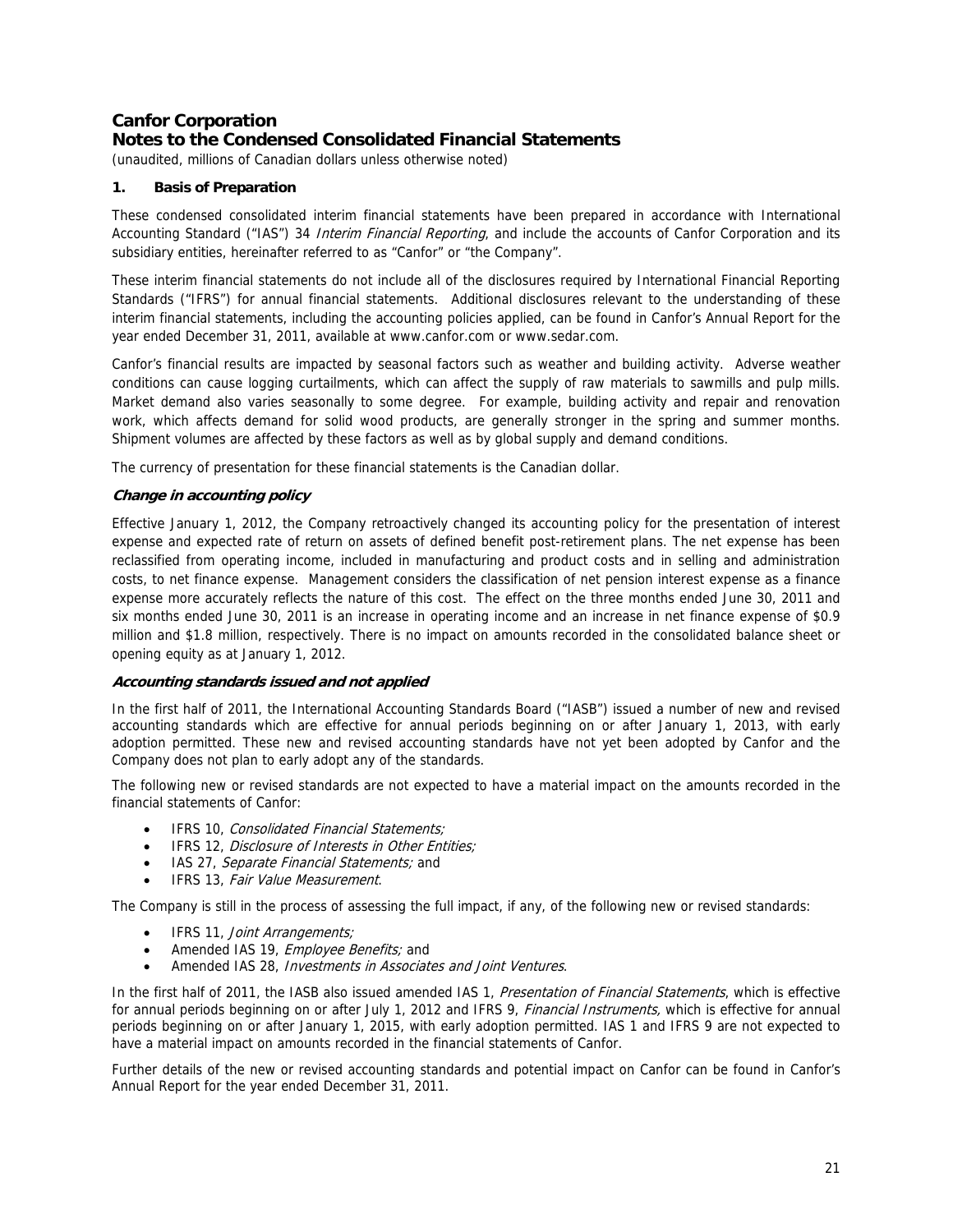# **2. Inventories**

|                                   | As at       | As at        |
|-----------------------------------|-------------|--------------|
|                                   | June 30,    | December 31, |
| (millions of Canadian dollars)    | 2012        | 2011         |
| Logs                              | \$<br>47.2  | \$<br>55.9   |
| Finished products                 | 197.0       | 186.3        |
| Residual fibre                    | 22.0        | 17.3         |
| Processing materials and supplies | 93.1        | 88.8         |
|                                   | \$<br>359.3 | 348.3        |

The above inventory balances are stated after inventory write-downs from cost to net realizable value. Write-downs at June 30, 2012 totaled \$0.4 million (December 31, 2011 - \$15.5 million).

## **3. Long-term Investments and Other**

|                                        |    | As at<br>June 30, | As at<br>December 31, |
|----------------------------------------|----|-------------------|-----------------------|
| (millions of Canadian dollars)         |    | 2012              | 2011                  |
| Asset-backed commercial paper ("ABCP") | \$ | ٠                 | 11.8                  |
| Other investments                      |    | 23.6              | 24.3                  |
| Investment tax credits                 |    | 8.6               | 8.6                   |
| Defined benefit plan assets            |    | 3.0               | 3.0                   |
| Other deposits, loans and advances     |    | 12.0              | 15.1                  |
|                                        | S  | 47.2              | 62.8                  |

On April 2, 2012, the Company sold the ABCP assets for net proceeds of \$12.9 million.

# **4. Operating Lines and Long-Term Debt**

# **(a) Available Operating Lines**

|                                                            | As at       | As at        |
|------------------------------------------------------------|-------------|--------------|
|                                                            | June 30,    | December 31, |
| (millions of Canadian dollars)                             | 2012        | 2011         |
| Canfor (excluding CPLP)                                    |             |              |
| Principal operating lines                                  | \$<br>350.0 | \$<br>350.0  |
| <b>Facility A</b>                                          |             | 12.9         |
| Total operating lines - Canfor (excluding CPLP)            | 350.0       | 362.9        |
| Drawn                                                      | (17.0)      |              |
| Letters of credit (principally unregistered pension plans) | (17.7)      | (17.2)       |
| Total available operating lines - Canfor (excluding CPLP)  | \$<br>315.3 | \$<br>345.7  |
| <b>CPLP</b>                                                |             |              |
| Main bank loan facility                                    | \$<br>40.0  | \$<br>40.0   |
| Bridge loan credit facility (maximum \$30.0 million)       | 10.7        | 19.7         |
| Facility for BC Hydro letter of credit                     | 10.4        | 10.4         |
| Total operating lines - CPLP                               | 61.1        | 70.1         |
| Letters of credit (for general business purposes)          | (0.8)       | (0.5)        |
| BC Hydro letter of credit                                  | (10.4)      | (10.4)       |
| Total available operating lines - CPLP                     | \$<br>49.9  | \$<br>59.2   |
| Consolidated:                                              |             |              |
| <b>Total operating lines</b>                               | \$<br>411.1 | \$<br>433.0  |
| Total available operating lines                            | \$<br>365.2 | \$<br>404.9  |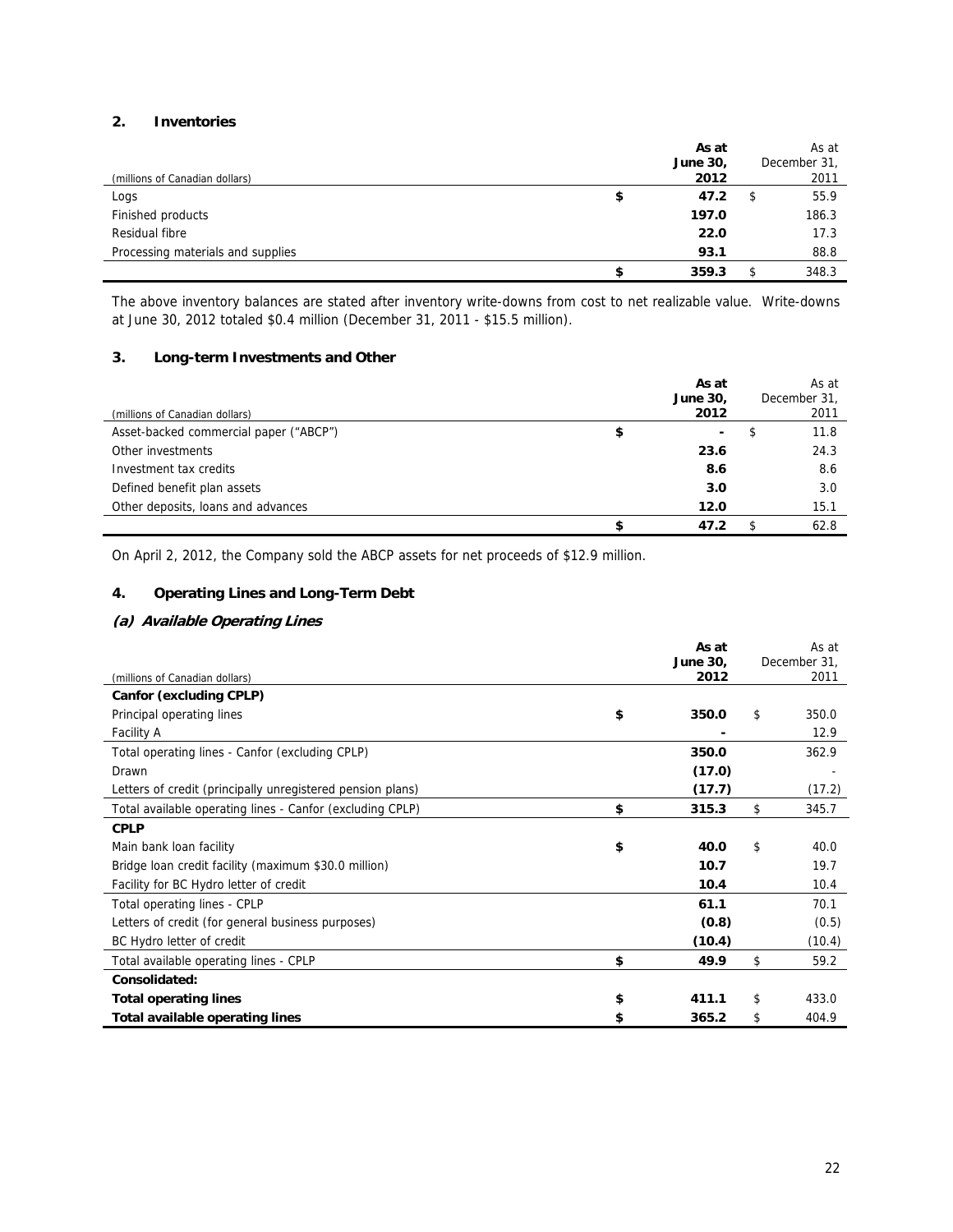For Canfor, excluding CPLP, the principal operating lines mature on October 31, 2015. Interest is payable at floating rates based on lenders' Canadian prime rate, bankers acceptances, US dollar base rate or US dollar LIBOR rate, plus a margin that varies with the Company's net debt to total capitalization ratio. Facility A, which was for US\$12.7 million at December 31, 2011, expired in January 2012.

The terms of CPLP's principal bank loan facility include interest payable at floating rates that vary depending on the ratio of net debt to operating earnings before interest, taxes, depreciation, amortization and certain other non-cash items, and is based on lenders' Canadian prime rate, bankers acceptances, US dollar base rate or US dollar LIBOR rate, plus a margin. The maturity date of this facility is November 30, 2013.

CPLP also has a maximum \$30.0 million bridge loan credit facility with a maturity date of December 31, 2012 to fund timing differences between expenditures and reimbursements for projects funded under the Canadian Federal Government Green Transformation Program, with the amount available at a point in time equal to the outstanding unreimbursed expenditures. The bridge facility terms are similar to CPLP's main facility, with interest and other costs at prevailing market rates. CPLP also has a separate facility with a maturity date of November 30, 2013 to cover a \$10.4 million standby letter of credit issued to BC Hydro.

As at June 30, 2012, the Company and CPLP were in compliance with all covenants relating to their operating lines of credit.

All borrowings of CPLP (operating lines and long-term debt) are non-recourse to other entities within the Company.

# **(b) Long-Term Debt**

During the first quarter of 2012, the Company repaid \$49.9 million (US\$50.0 million) of 6.33% interest rate privately placed senior notes.

During the first quarter of 2012, the Company also issued new term debt totaling \$100.0 million which was used to fund the above debt repayment and the acquisition of assets from Tembec (Note 12). The new debt is in the form of an unsecured non-revolving term loan, with a maturity date of February 13, 2017. Interest rates are floating based on the lenders' Canadian prime rate or bankers acceptances. In addition, during the first quarter of 2012, the Company put in place \$75.0 million of floating to fixed interest rate swaps, with an additional \$25.0 million put in place in early April 2012.

At June 30, 2012, the fair value of the long-term debt, measured at its amortized cost of \$288.5 million, was \$296.0 million. The fair value was determined based on prevailing market rates for long-term debt with similar characteristics and risk profile.

# **5. Employee Future Benefits**

Canfor measures its accrued benefit obligations and the fair value of plan assets for accounting purposes as at December 31 of each year. At the end of each interim reporting period, the Company estimates movements in its accrued benefit liabilities based upon movements in discount rates and the rates of return on plan assets, as well as any significant changes to the plans. Adjustments are also made for payments made and current service and interest costs.

For the six months ended June 30, 2012, \$37.5 million (before tax) was charged to other comprehensive income. The charge reflected losses on retirement benefit plan liabilities due to a reduction in the discount rate coupled with an actual return on plan assets which was lower than the expected gain. For three months ended June 30, 2012, the charge was \$30.6 million (before tax). For the six months ended June 30, 2011 a pre-tax amount of \$5.8 million was charged to other comprehensive income, relating to a rate of return on plan assets which was lower than the expected rate of return. For the three months ended June 30, 2011 the pre-tax charge was \$8.8 million.

For the Company's pension and other retirement benefit obligations, a one percentage point increase (decrease) in the discount rate would reduce (increase) the estimated retirement benefit obligations by approximately \$90.0 million before tax.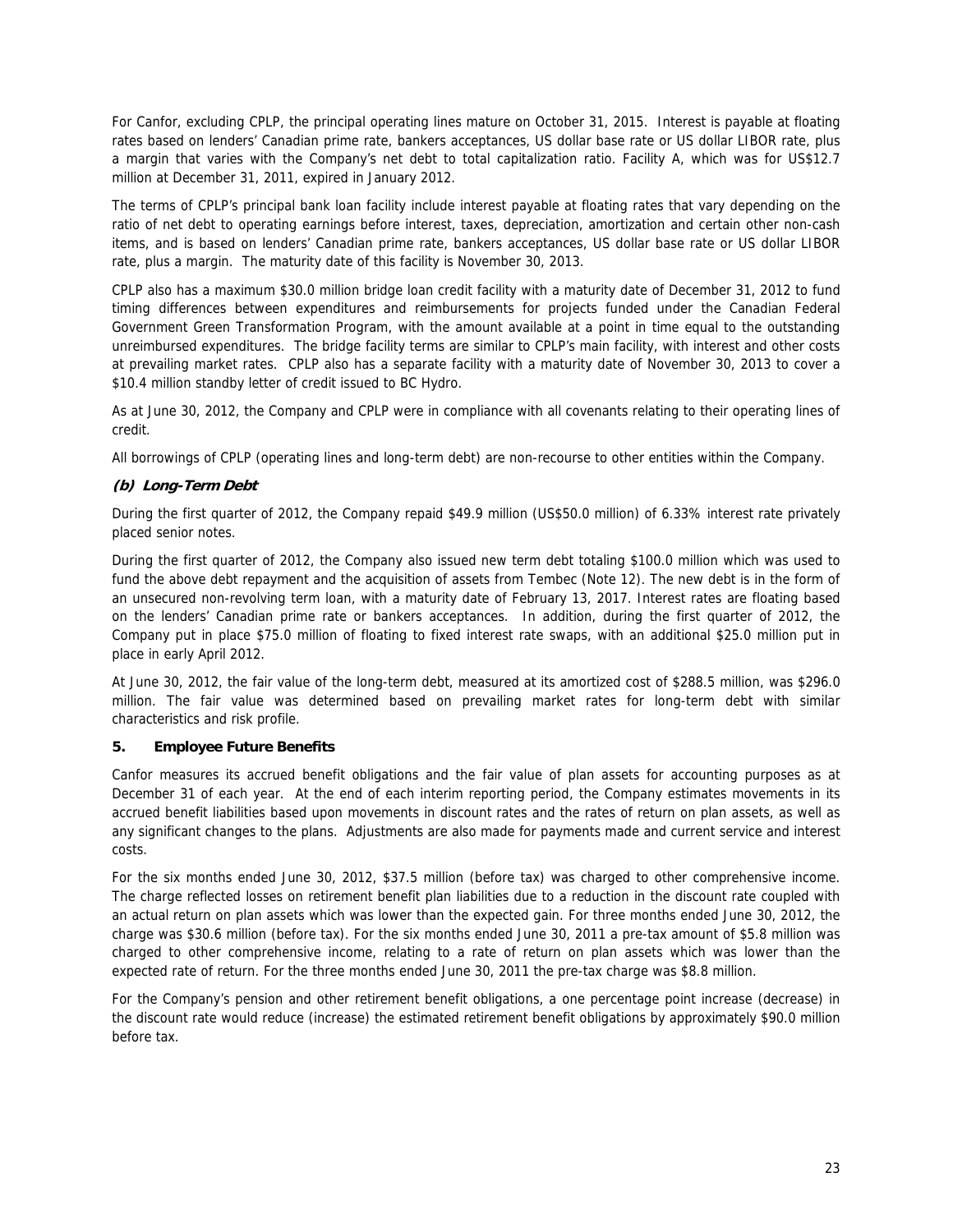The assumptions used to estimate the changes in net accrued benefit liabilities were as follows:

| <b>Pension Benefit Plans</b>  |       |
|-------------------------------|-------|
| Discount rate                 |       |
| June 30, 2012                 | 4.65% |
| March 31, 2012                | 4.80% |
| December 31, 2011             | 5.00% |
| June 30, 2011                 | 5.50% |
| March 31, 2011                | 5.50% |
| December 31, 2010             | 5.50% |
| Rate of return on plan assets |       |
| 6 months ended June 30, 2012  | 2.60% |
| 3 months ended March 31, 2012 | 4.30% |
| 6 months ended June 30, 2011  | 1.80% |
| 3 months ended March 31, 2011 | 1.65% |
| <b>Other Benefit Plans</b>    |       |
| Discount rate                 |       |
| June 30, 2012                 | 4.90% |
| March 31, 2012                | 5.00% |
| December 31, 2011             | 5.30% |
| June 30, 2011                 | 5.75% |
| March 31, 2011                | 5.75% |
| December 31, 2010             | 5.75% |

#### **6. Derivative Financial Instruments**

The Company uses a variety of derivative financial instruments to reduce its exposure to risks associated with fluctuations in foreign exchange rates, lumber prices, energy costs, electricity sales and floating interest rates on certain long-term debt. At June 30, 2012, the fair value of derivative financial instruments was a net liability of \$1.8 million (December 31, 2011 – net liability of \$0.2 million). The fair value of these financial instruments was determined based on prevailing market rates for instruments with similar characteristics.

The following table summarizes the gain (loss) on derivative financial instruments for the three and six month periods ended June 30, 2012 and 2011:

|                                                |       | 3 months ended June 30, | 6 months ended June 30, |      |  |  |
|------------------------------------------------|-------|-------------------------|-------------------------|------|--|--|
| (millions of Canadian dollars)                 | 2012  | 2011                    | 2012                    | 2011 |  |  |
| Foreign exchange collars and forward contracts | (2.5) | 1.0                     | 0.4                     | 2.9  |  |  |
| Energy derivatives                             | (1.8) | (0.3)                   | (0.6)                   | 0.6  |  |  |
| Lumber futures                                 | (0.4) | 0.6                     | 2.6                     | 2.5  |  |  |
| Interest rate swaps                            | (1.6) |                         | (1.3)                   |      |  |  |
|                                                | (6.3) | 1.3                     | 1.1                     | 6.0  |  |  |

The following table summarizes the fair value of the derivative financial instruments included in the balance sheet at June 30, 2012 and December 31, 2011:

|                                                | As at       |    | As at        |
|------------------------------------------------|-------------|----|--------------|
|                                                | June 30,    |    | December 31, |
| (millions of Canadian dollars)                 | 2012        |    | 2011         |
| Foreign exchange collars and forward contracts | \$<br>0.5   | \$ | (0.4)        |
| Energy derivatives                             | (1.1)       |    | (0.2)        |
| Lumber futures                                 |             |    | 0.4          |
| Interest rate swaps                            | (1.2)       |    |              |
| Total asset (liability)                        | (1.8)       |    | (0.2)        |
| Less: current portion                          | 0.5         |    | 0.2          |
| Long-term portion                              | \$<br>(1.3) | S  |              |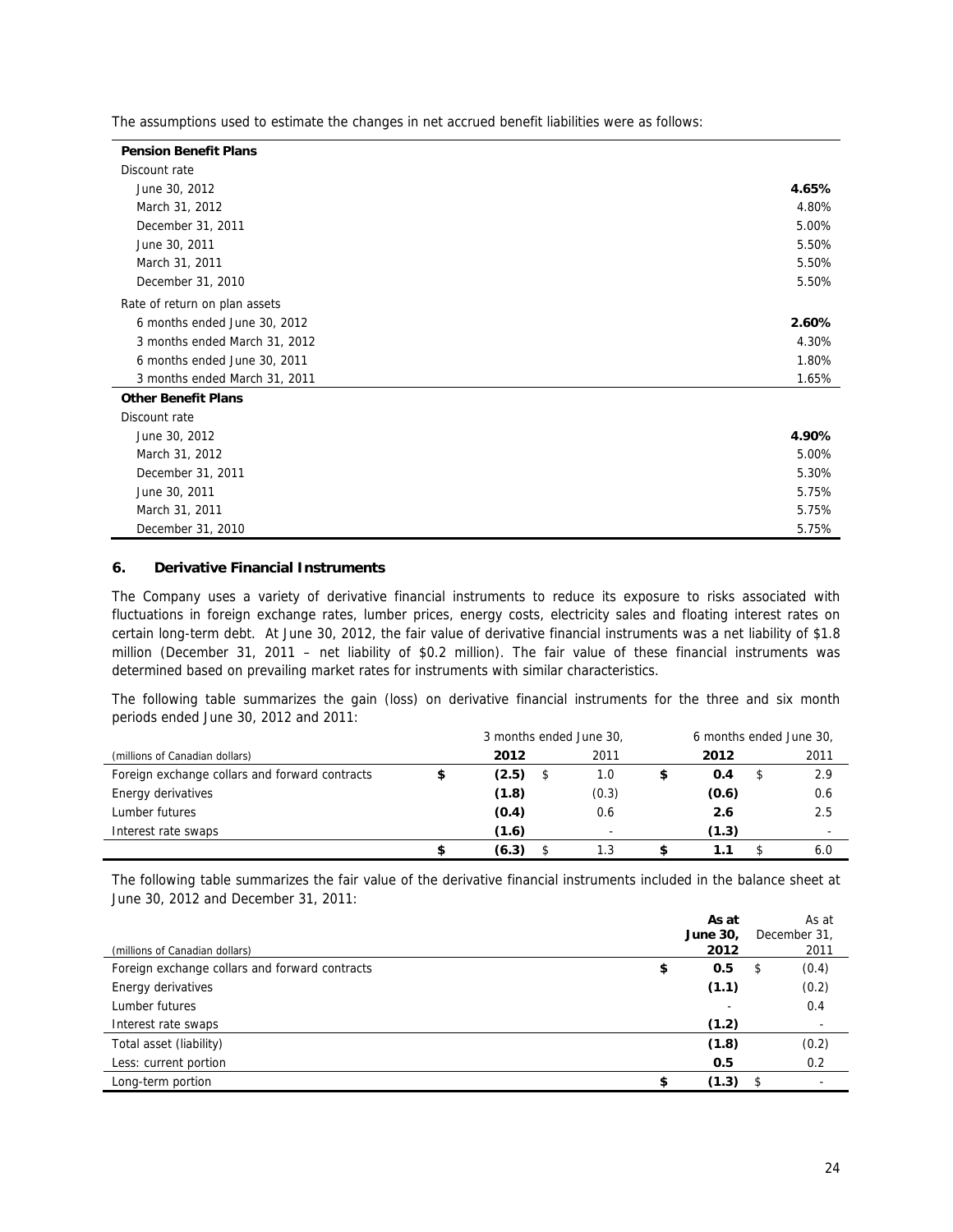# **7. Income Taxes**

|                                | 3 months ended June 30, |  |       |  |       | 6 months ended June 30, |       |  |  |  |
|--------------------------------|-------------------------|--|-------|--|-------|-------------------------|-------|--|--|--|
| (millions of Canadian dollars) | 2012                    |  | 2011  |  | 2012  |                         | 2011  |  |  |  |
| Current                        | 0.6                     |  | (0.1) |  | (2.2) |                         | (0.3) |  |  |  |
| Deferred                       | (5.9)                   |  | 0.3   |  | 2.5   |                         |       |  |  |  |
| Income tax (expense) recovery  | (5.3)                   |  | 0.2   |  | 0.3   |                         | (0.3) |  |  |  |

The reconciliation of income taxes calculated at the statutory rate to the actual income tax provision is as follows:

|                                                         | 3 months ended June 30. |    |       |    | 6 months ended June 30. |    |        |  |
|---------------------------------------------------------|-------------------------|----|-------|----|-------------------------|----|--------|--|
| (millions of Canadian dollars)                          | 2012                    |    | 2011  |    | 2012                    |    | 2011   |  |
| Income tax expense at statutory rate                    |                         |    |       |    |                         |    |        |  |
| $2012 - 25.0\%$ (2011 - 26.5%)                          | \$<br>(3.0)             | \$ | (6.9) | \$ | 1.1                     | \$ | (15.6) |  |
| Add (deduct):                                           |                         |    |       |    |                         |    |        |  |
| Non-taxable income related to non-controlling interests |                         |    |       |    |                         |    |        |  |
| in limited partnerships                                 | 0.1                     |    | 6.4   |    | 1.3                     |    | 13.1   |  |
| Entities with different income tax rates and other tax  |                         |    |       |    |                         |    |        |  |
| adjustments                                             | (2.1)                   |    | 0.5   |    | (2.2)                   |    | 0.6    |  |
| Tax recovery at rates other than statutory rate         | 0.2                     |    |       |    | 0.2                     |    | 0.2    |  |
| Permanent difference from capital gains and losses and  |                         |    |       |    |                         |    |        |  |
| other non-deductible items                              | (0.5)                   |    | 0.2   |    | (0.1)                   |    | 1.4    |  |
| Income tax (expense) recovery                           | \$<br>(5.3)             | \$ | 0.2   | \$ | 0.3                     | \$ | (0.3)  |  |

In addition to the amounts recorded to net income, a tax recovery of \$7.9 million was recorded to other comprehensive income for the three month period ended June 30, 2012 (three months ended June 30, 2011 – \$2.2 million) in relation to the actuarial losses on defined benefit employee compensation plans. For the six months ended June 30, 2012, the tax recovery was \$9.5 million (six months ended June 30, 2011 - \$1.4 million).

#### **8. Earnings Per Share**

Basic net income (loss) per share is calculated by dividing the net income (loss) available to common shareholders by the weighted average number of common shares outstanding during the period. Diluted net income (loss) per share is calculated by dividing the net income (loss) available to common shareholders by the weighted average number of common shares during the period using the treasury stock method. Under this method, proceeds from the potential exercise of stock options are assumed to be used to purchase the Company's common shares. When there is a net loss, the exercise of stock options would result in a calculated diluted net loss per share that is anti-dilutive. As at June 30, 2012, there were no outstanding stock options.

|                                                       |             | 3 months ended June 30, | 6 months ended June 30, |             |  |
|-------------------------------------------------------|-------------|-------------------------|-------------------------|-------------|--|
|                                                       | 2012        | 2011                    | 2012                    | 2011        |  |
| Weighted average number of common shares              | 142.751.442 | 142,705,764             | 142.745.724             | 142,691,365 |  |
| Incremental shares from potential exercise of options | ٠           | 7.495                   | $\blacksquare$          | 10.124      |  |
| Diluted number of common shares                       | 142,751,442 | 142.713.259             | 142,745,724             | 142,701,489 |  |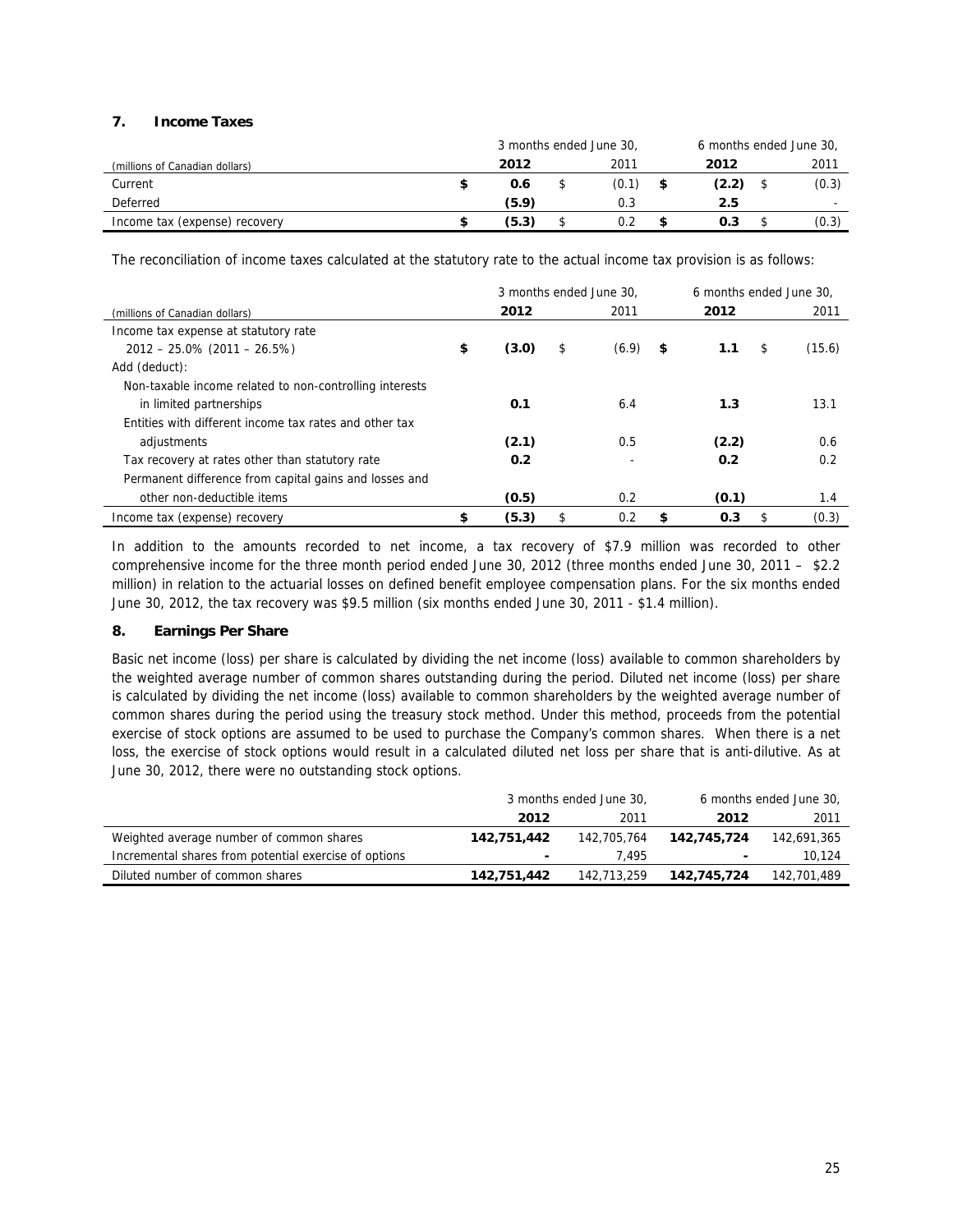## **9. Net Change in Non-Cash Working Capital**

|                                                              |    | 3 months ended June 30. |    |        | 6 months ended June 30. |        |  |
|--------------------------------------------------------------|----|-------------------------|----|--------|-------------------------|--------|--|
| (millions of Canadian dollars)                               |    | 2012                    |    | 2011   | 2012                    | 2011   |  |
| Accounts receivable                                          | \$ | (24.1)                  | \$ | (16.8) | \$<br>$(32.3)$ \$       | (31.2) |  |
| Inventories                                                  |    | 104.5                   |    | 83.6   | 16.0                    | 6.2    |  |
| Prepaid expenses                                             |    | (16.3)                  |    | (13.5) | (13.8)                  | (11.2) |  |
| Accounts payable, accrued liabilities and current portion of |    |                         |    |        |                         |        |  |
| deferred reforestation obligations                           |    | 4.3                     |    | (29.3) | 19.3                    | (19.0) |  |
| Net increase (decrease) in non-cash working capital          | S  | 68.4                    | \$ | 24.0   | \$<br>(10.8)            | (55.2) |  |

#### **10. Segment Information**

Canfor has two reportable segments which offer different products and are managed separately because they require different production processes and marketing strategies.

Sales between segments are accounted for at prices that approximate fair value. These include sales of residual fibre from the lumber segment to the pulp and paper segment for use in the pulp production process.

The Company's panels business does not meet the criteria to be reported fully as a separate segment and is included in Unallocated & Other below. Sales for panels operations for the three months ended June 30, 2012 were \$18.0 million (three months ended June 30, 2011 - \$10.9 million) and \$32.5 million for the six months ended June 30, 2012 (six months ended June 30, 2011 - \$23.3 million).

| (millions of Canadian dollars)    | Lumber        | Pulp &<br>Paper | Unallocated<br>& Other | Elimination<br>Adjustment | Consolidated  |
|-----------------------------------|---------------|-----------------|------------------------|---------------------------|---------------|
| 3 months ended June 30, 2012      |               |                 |                        |                           |               |
| Sales to external customers       | \$<br>443.5   | 239.4           | 18.0                   |                           | \$<br>700.9   |
| Sales to other segments           | \$<br>29.2    |                 |                        | (29.2)                    | \$            |
| Operating income (loss)           | \$<br>18.9    | 11.7            | (4.6)                  |                           | \$<br>26.0    |
| Amortization                      | \$<br>26.5    | 15.1            | 4.4                    |                           | \$<br>46.0    |
| Capital expenditures <sup>1</sup> | \$<br>25.1    | 19.3            |                        |                           | \$<br>44.4    |
| 3 months ended June 30, 2011      |               |                 |                        |                           |               |
| Sales to external customers       | \$<br>331.2   | 277.0           | 10.9                   |                           | \$<br>619.1   |
| Sales to other segments           | \$<br>32.4    |                 |                        | (32.4)                    | \$            |
| Operating income (loss)           | \$<br>(11.3)  | 48.8            | (10.1)                 |                           | \$<br>27.4    |
| Amortization                      | \$<br>20.7    | 15.3            | 4.3                    |                           | \$<br>40.3    |
| Capital expenditures <sup>1</sup> | \$<br>24.4    | 30.8            | 0.4                    |                           | \$<br>55.6    |
| 6 months ended June 30, 2012      |               |                 |                        |                           |               |
| Sales to external customers       | \$<br>787.2   | 488.8           | 32.5                   |                           | \$<br>1,308.5 |
| Sales to other segments           | \$<br>58.4    |                 |                        | (58.4)                    | \$            |
| Operating income (loss)           | \$<br>(1.2)   | 23.0            | (17.3)                 |                           | \$<br>4.5     |
| Amortization                      | \$<br>49.7    | 32.8            | 8.6                    |                           | \$<br>91.1    |
| Capital expenditures <sup>1</sup> | \$<br>52.0    | 46.0            |                        |                           | \$<br>98.0    |
| <b>Identifiable assets</b>        | \$<br>1,519.1 | 822.2           | 158.5                  |                           | \$<br>2,499.8 |
| 6 months ended June 30, 2011      |               |                 |                        |                           |               |
| Sales to external customers       | \$<br>659.8   | 560.0           | 23.3                   |                           | \$<br>1,243.1 |
| Sales to other segments           | \$<br>61.9    |                 |                        | (61.9)                    | \$            |
| Operating income (loss)           | \$<br>(13.8)  | 96.7            | (23.2)                 |                           | \$<br>59.7    |
| Amortization                      | \$<br>41.0    | 32.1            | 8.7                    |                           | \$<br>81.8    |
| Capital expenditures <sup>1</sup> | \$<br>50.0    | 54.1            | 0.4                    |                           | \$<br>104.5   |
| Identifiable assets               | \$<br>1,347.0 | 842.7           | 256.6                  |                           | \$<br>2,446.3 |

 $1$  Capital expenditures represent cash paid for capital assets, excluding acquisition of Tembec assets, during the period. Pulp & Paper includes capital expenditures by CPLP that are financed by the government-funded Green Transformation Program.